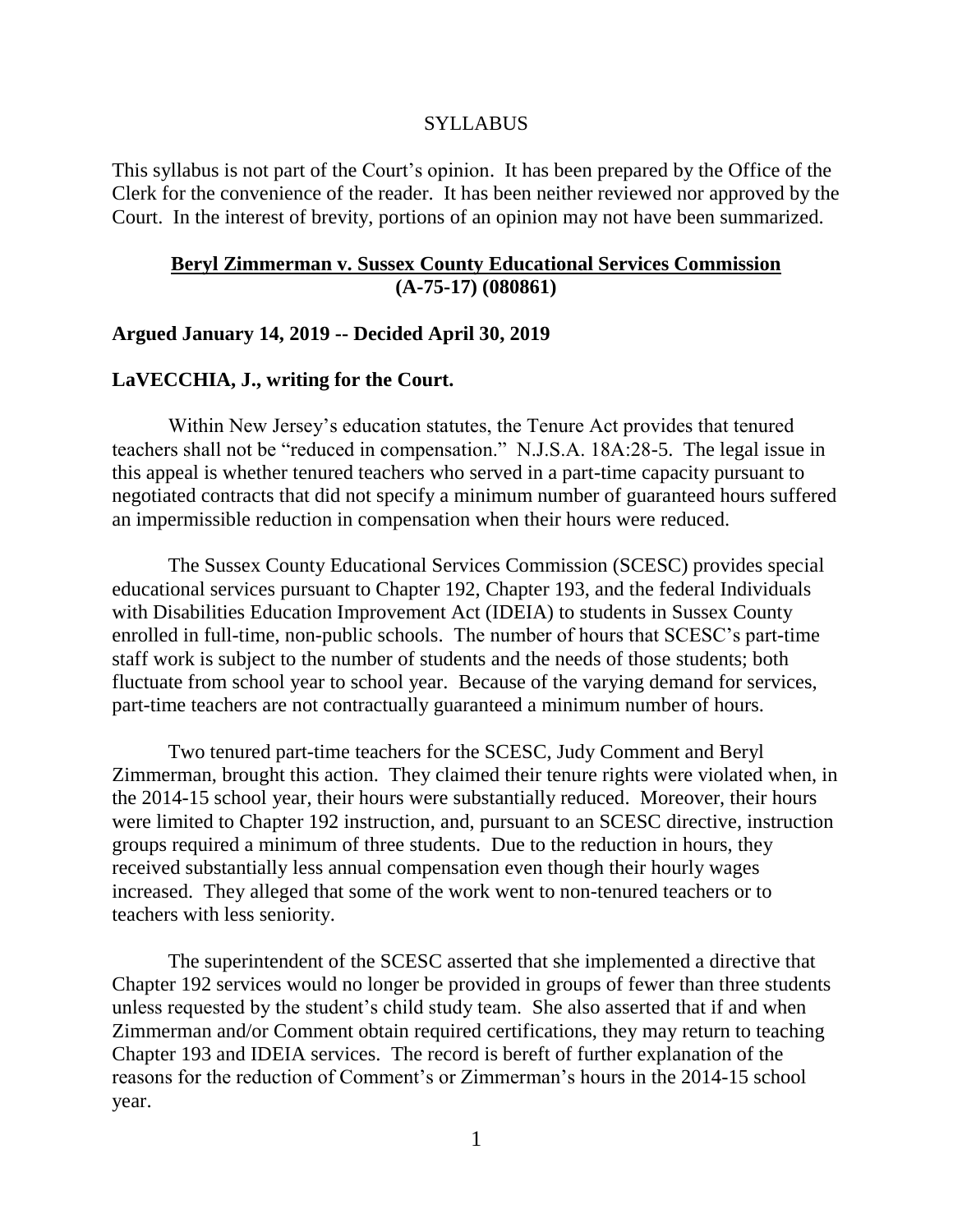In November 2014, Comment and Zimmerman filed verified petitions of appeal with the Commissioner of Education. The Commissioner concluded that the teachers did not have a tenure right to a specified number of hours during the 2014-15 school year. As held by the Commissioner, although the Tenure Act protects tenured teachers from reductions in compensation, unless part-time teachers have a contractually guaranteed minimum number of hours, the mere reduction of hours does not equate to a reduction in compensation. The Commissioner noted that the hourly rate paid to each teacher was not decreased.

The Appellate Division held that the failure to include a minimum number of hours in the contracts did not deprive the teachers of tenure rights. 453 N.J. Super. 464, 469 (App. Div. 2018). The panel determined that "compensation" means more than hourly rate, id. at 476-77, and noted further that, although the teachers here had no right to a guaranteed minimum number of hours, they do have seniority rights, id. at 477. The panel explained how, if it knew the total number of hours available to be allocated among the SCESC teaching staff and the "seniority percentage," it could calculate whether Comment's or Zimmerman's tenure or seniority rights were violated by the assignment of hours to non-tenured or less-senior part-time teachers. Id. at 478-79. However, the record did not permit that assessment and, accordingly, the panel remanded. The Court granted the SCESC's petition for certification. 234 N.J. 121 (2018).

**HELD:** Protection of compensation is not restricted to protection of the hourly rate of pay, and a remand is needed. A record must be created to allow the Commissioner to assess the SCESC's reasons for allocating work among its part-time teachers in a manner that severely reduced the number of hours afforded to the two tenured teachers and awarded work to non-tenured and less senior staff. The Court thus affirms the judgment of the Appellate Division but does not encourage a strict arithmetic calculation along the lines the panel has suggested.

1. N.J.S.A. 18A:28-5 of the Tenure Act provides that tenured teachers "shall not be dismissed or reduced in compensation except for inefficiency, incapacity, or conduct unbecoming such a teaching staff member or other just cause." The Tenure Act is recognized and construed as remedial legislation. Spiewak v. Board of Education of Rutherford explained that the Tenure Act "makes tenure a mandatory term and condition of employment." 90 N.J. 63, 72 (1982). The Spiewak Court declared that part-time supplemental teachers were entitled to the rights and privileges of tenure, "if they meet the specific criteria in N.J.S.A. 18A:28-5." Id. at 84. Further, dismissal of tenured teachers when reducing the workforce shall be made on the basis of "seniority." N.J.S.A. 18A:28-10. The Court has not addressed the meaning of reduction in compensation in any setting resembling the instant matter. (pp. 14-17)

2. The Appellate Division here concluded that protection of compensation is not restricted solely to protection of the hourly rate of pay, and the Court agrees. That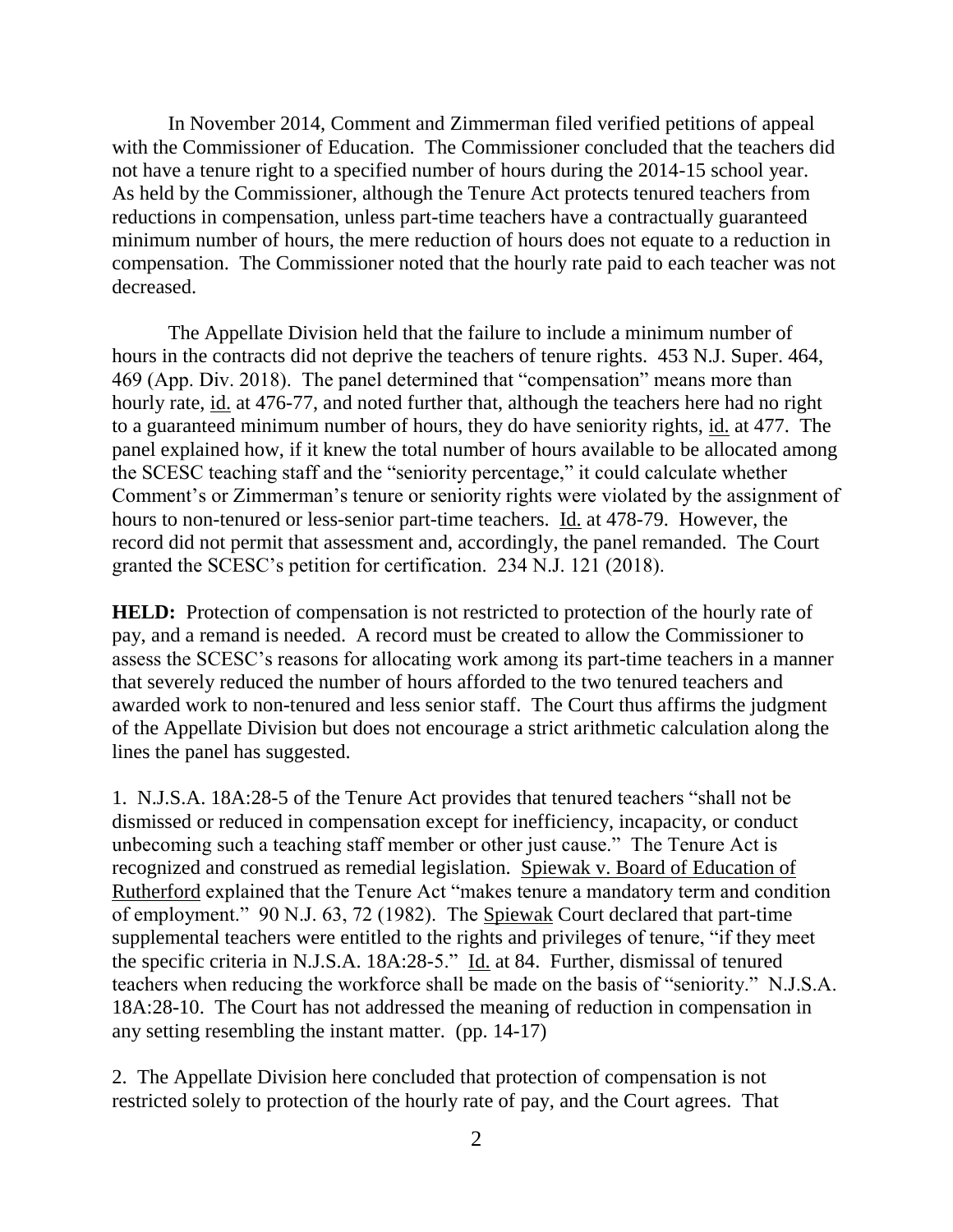construction is consistent with Spiewak's instruction that tenure rights are not subservient to contractual provisions. Concepts pertinent to the rights of tenured staff, and the seniority that comes with tenure, come into play. The Court has acknowledged the obligation of an employer to honor tenured staff's seniority rights over a non-tenured applicant and has held that a tenured part-time teacher has seniority rights in seeking a full-time position with identical responsibilities within his or her certification. Lichtman v. Bd. of Educ. of Ridgewood, 93 N.J. 362, 364 (1983). (pp. 17-19)

3. Here, the focus is on work being divvied up among tenured and non-tenured part-time teachers, all of whom have the same caveat in their respective contractual provisions - the amount of hours is dependent on the number and the needs of the SCESC's students. The total amount of work, and the nature of the educational services needed in any given school year, is beyond the SCESC's control. However, the SCESC's position is that its allocation of that work is not subject to review, so long as an individual teacher's respective hourly rate of pay is not reduced. That interpretation would allow an employer to take unreasonable action, such as reducing the tenured teachers' annual hours to nil, effectively creating a dismissal without cause contrary to N.J.S.A. 18A:28-5. An administrative agency, including a school board, is subject to having its decisions or actions reviewed under an arbitrary and capricious standard. If an employer such as the SCESC were to allocate the amount of hours that it has to assign to its certified teaching staff on an arbitrary and capricious basis, those actions remain subject to review and setaside by the Commissioner of Education, should they be challenged. See N.J.S.A. 18A:6-9. (pp. 19-21)

4. The Court affirms the Appellate Division's decision to remand. A record must be created to allow the Commissioner to assess under the arbitrary and capricious standard the SCESC's reasons for allocating work among its part-time teachers in a manner that severely reduced the number of hours afforded to the two tenured teachers and awarded work to non-tenured and less senior staff. The Court provides guidance as to what that record should contain. The record must identify the considerations that led to the work assignments allocated by the SCESC. That should include a determination of the certification requirements for the assignments, consideration of the geography of assignments and scheduling needs for the schools being serviced, whether unique educational continuity concerns of the students being serviced were involved in allocating assignments, and whether, all things considered, preference was given to tenured staff and senior staff. The Court adds that setting a minimum number of students for groups does not violate the arbitrary and capricious standard. (pp. 21-22)

5. The Court rejects the teachers' asserted expectation of entitlement to the annual salary of their previous year of employment and does not encourage a strict arithmetic calculation along the lines the Appellate Division has suggested. There are legitimate management needs factoring into a just allocation of work. However, a just allocation in this setting must generally favor tenured and more senior staff over non-tenured and less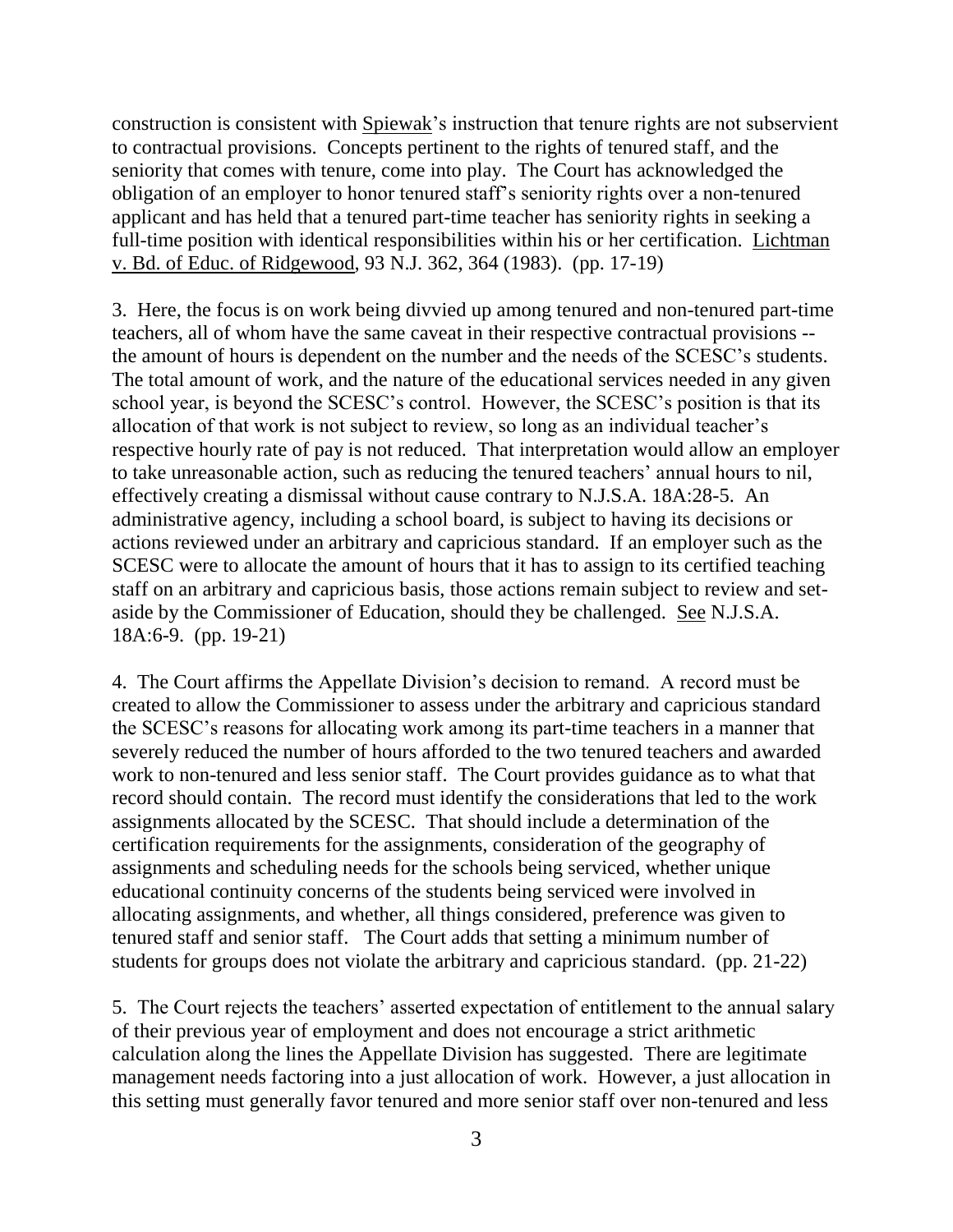senior staff. Finally, the Court urges the creation of a system by which the SCESC and like entities explain how work like this is allocated from year to year and why hours are being reduced. (pp. 22-23)

**The judgment of the Appellate Division is AFFIRMED AS MODIFIED and the matter is REMANDED to the Commissioner of Education.**

**CHIEF JUSTICE RABNER and JUSTICES ALBIN, PATTERSON, FERNANDEZ-VINA, SOLOMON, and TIMPONE join in JUSTICE LaVECCHIA's opinion.**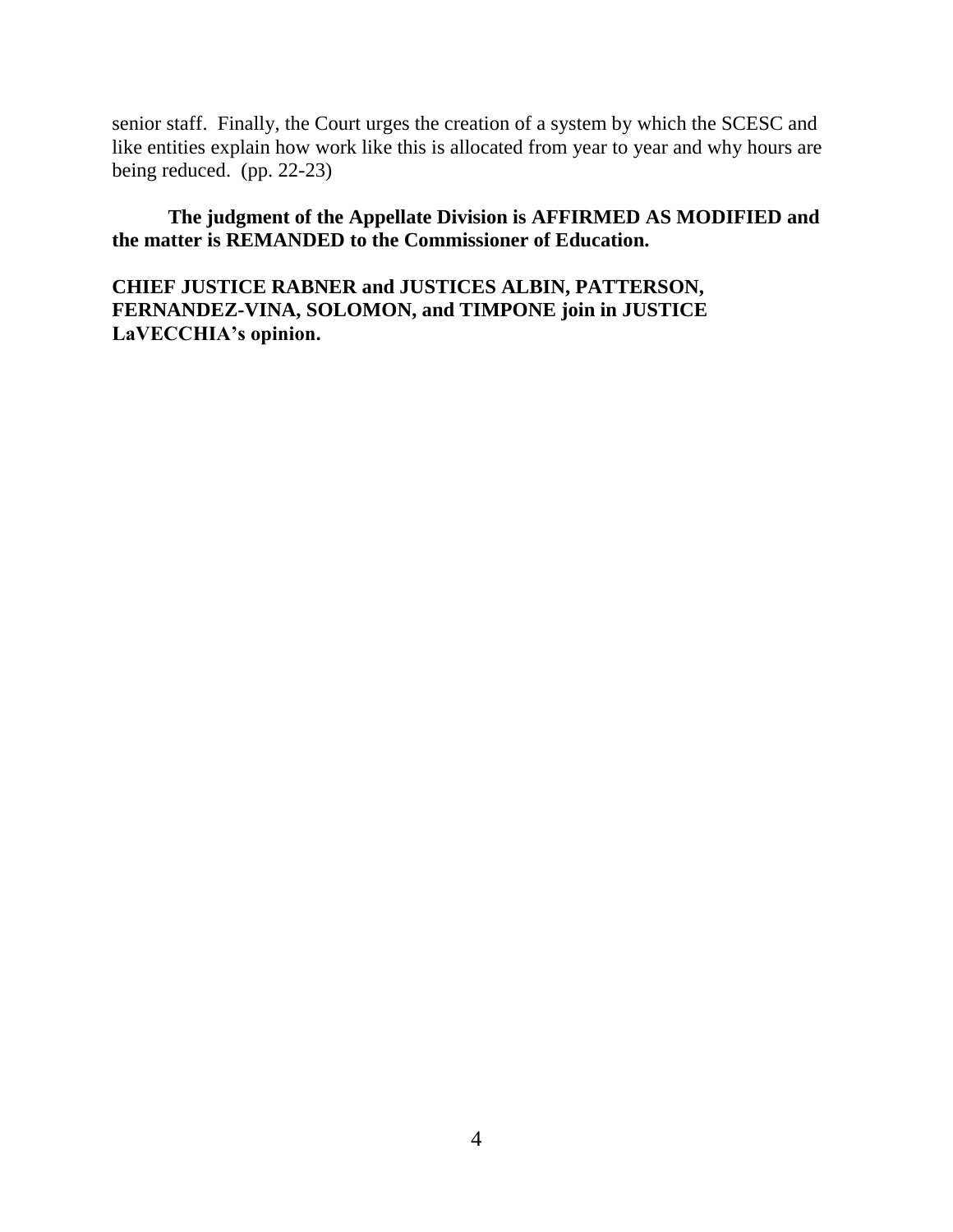## SUPREME COURT OF NEW JERSEY

A-75 September Term 2017

080861

Beryl Zimmerman and Judy Comment,

Petitioners-Respondents,

v.

Sussex County Educational Services Commission, Sussex County,

Respondent-Appellant.

On certification to the Superior Court, Appellate Division, whose opinion is reported at 453 N.J. Super. 464 (App. Div. 2018).

Argued January 14, 2019 Decided April 30, 2019

Brent Pohlman argued the cause for appellant (Methfessel & Werbel, attorneys; Brent Pohlman, Boris Shapiro, and Eric L. Harrison, on the briefs).

Donna Arons, Deputy Attorney General, argued the cause for respondent New Jersey Commissioner of Education (Gurbir S. Grewal, Attorney General, attorney; Melissa Dutton Schaffer, Assistant Attorney General, of counsel, and Eric Apar, Deputy Attorney General, on the brief).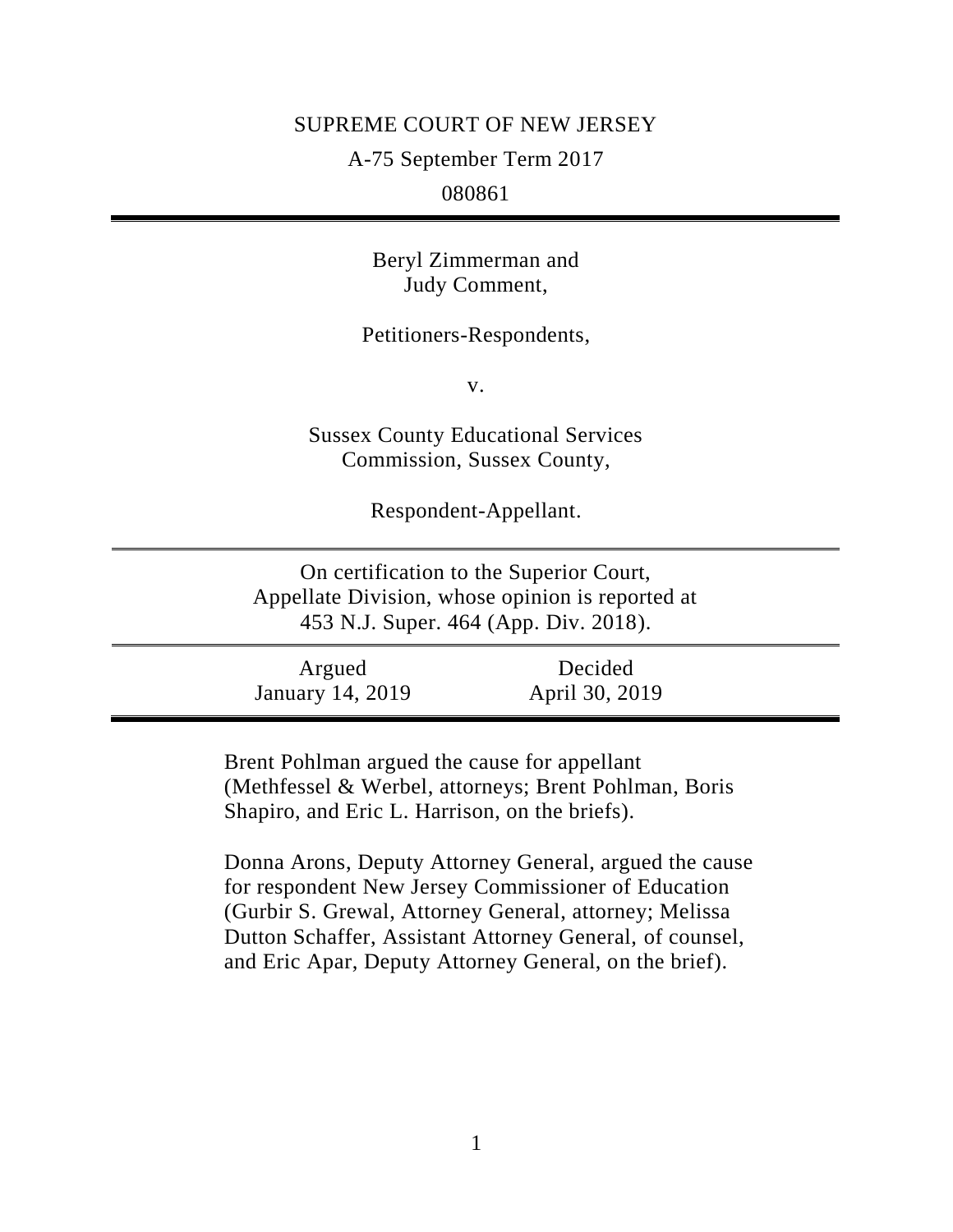Louis P. Bucceri argued the cause for respondents Beryl Zimmerman and Judy Comment (Bucceri & Pincus, attorneys; Louis P. Bucceri, of counsel and on the brief).

## JUSTICE LaVECCHIA delivered the opinion of the Court.

Within New Jersey's education statutes, the Tenure Act provides that tenured teachers shall not be "reduced in compensation." N.J.S.A. 18A:28-5. The legal issue in this appeal is whether tenured teachers who served in a parttime capacity pursuant to negotiated contracts that did not specify a minimum number of guaranteed hours suffered an impermissible reduction in compensation when their hours were reduced.

Two tenured part-time teachers, who provided compensatory and remedial special education services to students through the Sussex County Educational Services Commission (SCESC), initiated this action. The teachers filed a petition of appeal with the Commissioner of Education, claiming their tenure rights were violated when, in the 2014-15 school year, their hours were substantially reduced and, consequently, they received less annual compensation. They alleged that some of the work went to non-tenured teachers or to teachers with less seniority.

The Commissioner held against the teachers, reasoning that their tenureright protection from a reduction in compensation was not violated because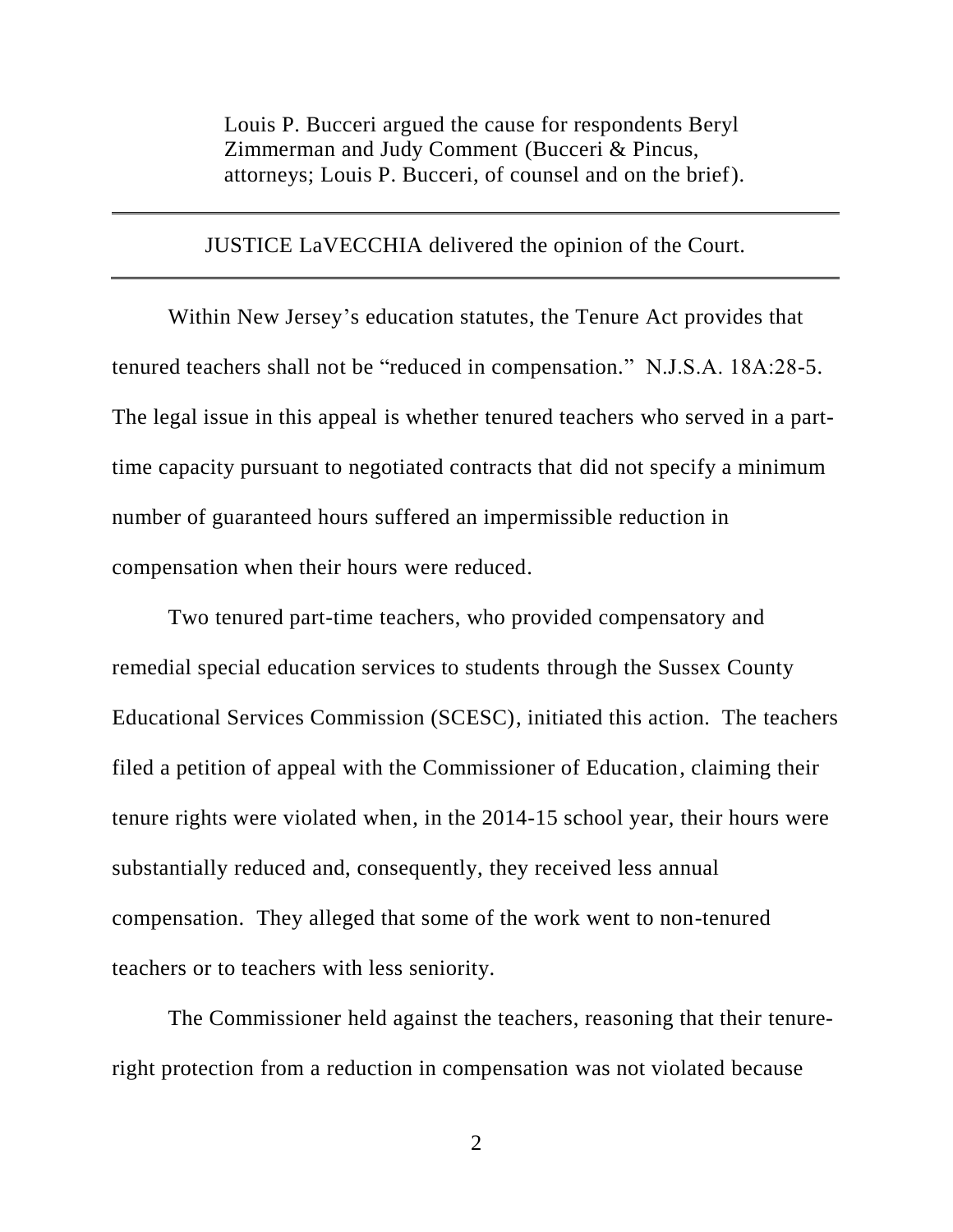neither teacher's respective hourly rate was reduced nor could either teacher claim any contractually guaranteed minimum number of hours. The Appellate Division reversed that administrative decision, concluding that the Tenure Act protects more than the hourly rate of compensation of part-time teachers in such circumstances. The panel remanded with instructions for the creation of a more complete record concerning the allocation of work assignments in the 2014-15 school year.

We granted the SCESC's petition for certification to consider its argument that, so long as there is no reduction in the hourly rate, when a contract does not guarantee a specified amount of hours, a management reallocation of work that reduces the hours of a part-time teacher does not create an impermissible reduction in compensation under the Tenure Act. For the reasons that follow, we affirm as modified the judgment of the Appellate Division and remand for further proceedings consistent with this opinion.

I.

We derive the following facts from the joint stipulation of facts and accompanying exhibits, except where otherwise noted.

The SCESC provides compensatory and remedial special educational services pursuant to Chapter 192, Chapter 193, and the federal Individuals with Disabilities Education Improvement Act (IDEIA) to students in Sussex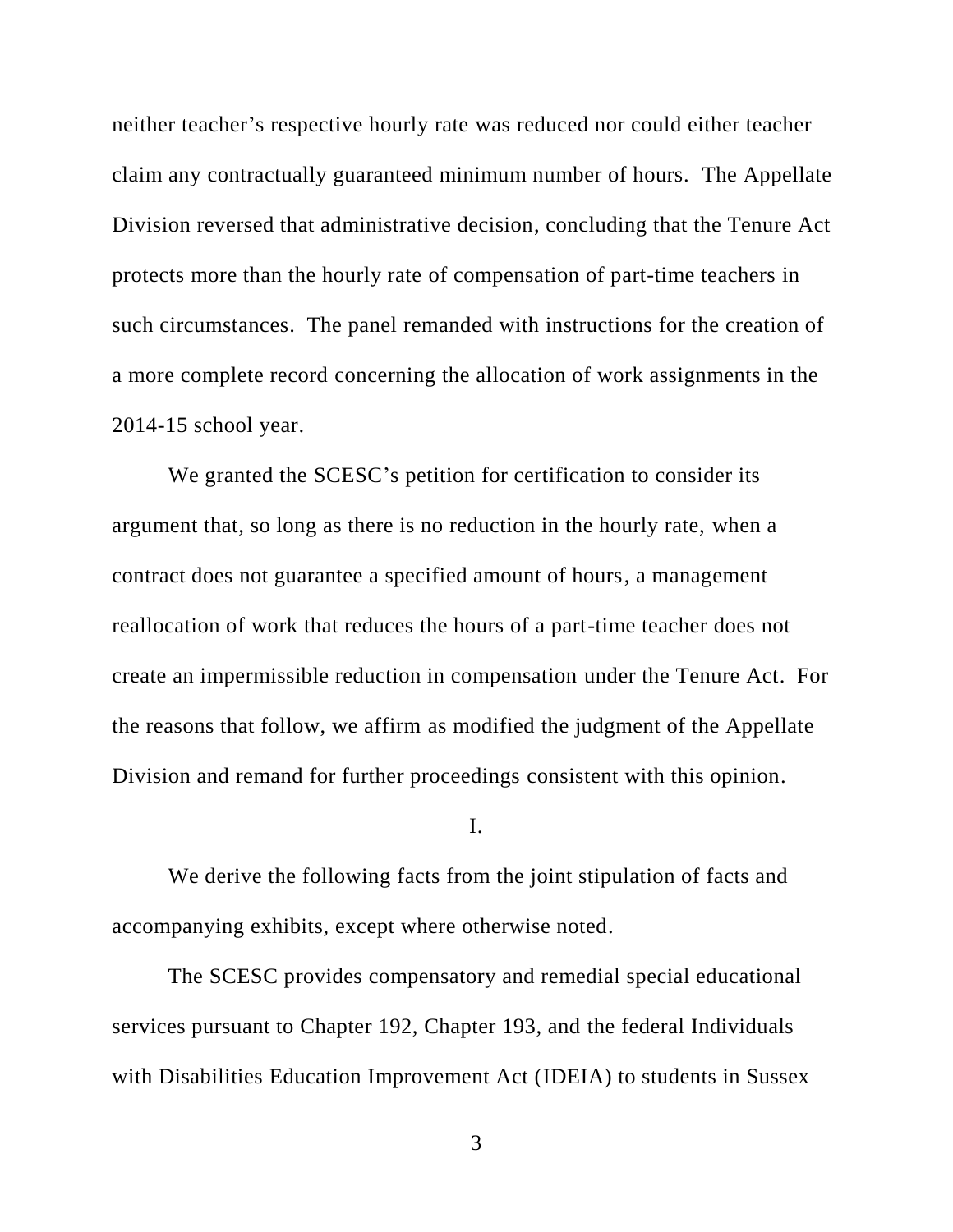County who are enrolled in full-time, non-public elementary and secondary schools.<sup>1</sup> See N.J.S.A. 18A:6-51 to -70 (establishing the means for boards of education to create an educational services commission). Chapter 192 services include "compensatory education in Basic Skills" and English as a Second Language (ESL) instruction. Chapter 193 and IDEIA services consist of remedial special education services.

The number of hours that SCESC's part-time staff work is subject to the number of students and the needs of those students; both fluctuate from school year to school year. Because of the varying demand for services, part-time teachers are not contractually guaranteed a minimum number of hours.

Judy Comment is a tenured part-time teacher who has an instructional certificate with endorsements as an elementary N-8 teacher, and as a K-12, "Highly Qualified English Teacher." The SCESC employed her on a part-time basis from the 1997-98 school year to the 2014-15 school year to provide

 $\overline{a}$ 

<sup>&</sup>lt;sup>1</sup> Chapter 192 services provide "preventive and remedial programs  $\dots$  to assist pupils who have academic needs that prevent them from succeeding in regular school programs." N.J.S.A. 18A:46A-2(e). Students who are enrolled full-time in non-public elementary and secondary schools are eligible for Chapter 192 instruction. See N.J.S.A. 18A:46A-1 to -17. Chapter 193 services provide "remedial services for handicapped children in both public and nonpublic schools." N.J.S.A. 18A:46-19.1. The IDEIA, 20 U.S.C. §§ 1400 to 1482, provides federal funds to school districts to provide special education and related services designed to meet the needs of children with disabilities.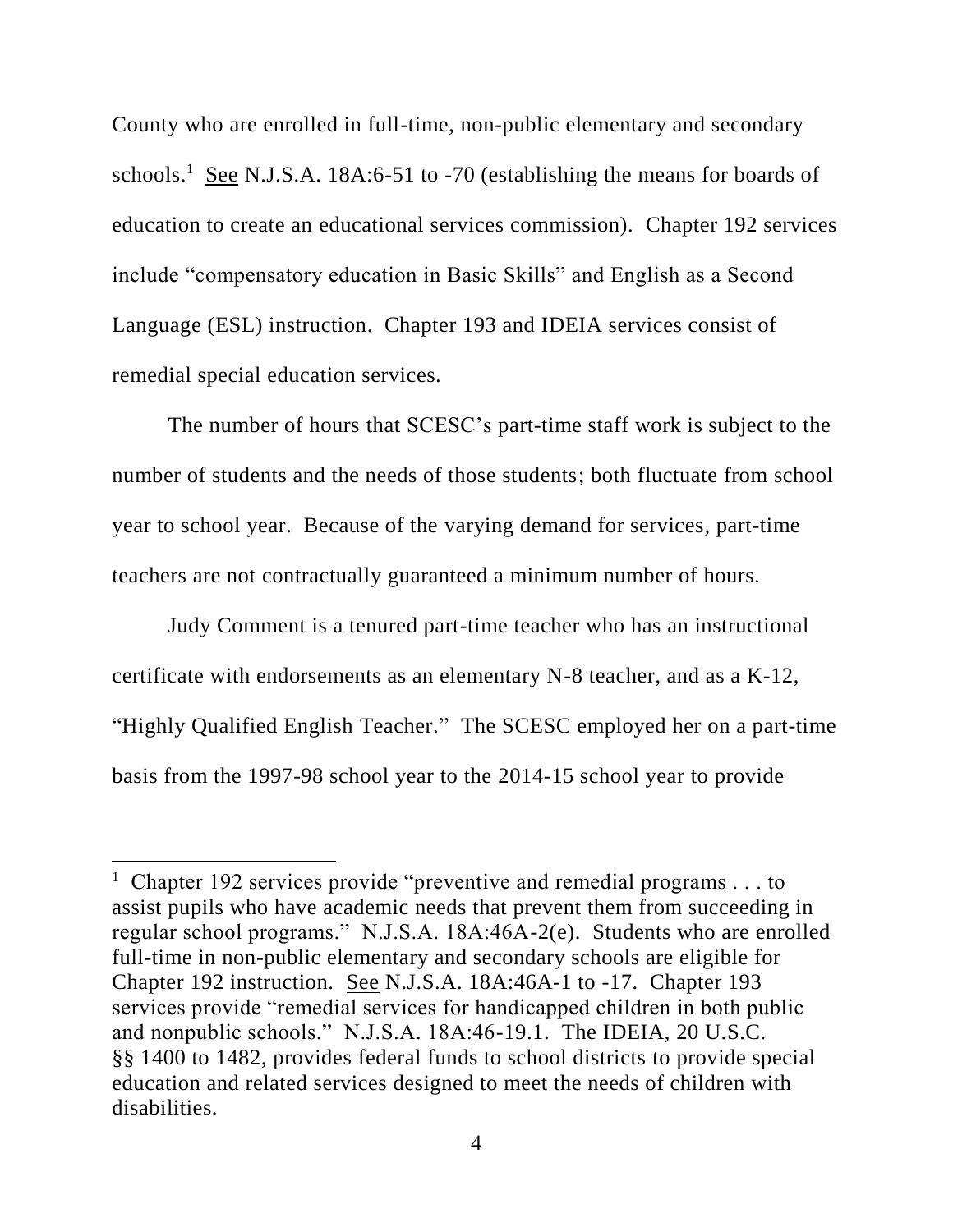Chapter 192, 193, and IDEIA-based instruction at various non-public schools in Sussex County. Her hours fluctuated each year. In her verified petition filed with the Commissioner, Comment states that her approximate hours for previous school years were as follows:

- From 1997-98 through  $2010-11$ ,  $22-32$  hours per week
- $\bullet$  2011-12, 17 hours per week
- $\bullet$  2012-13, 27.5 hours per week
- $\bullet$  2013-14, 29.75 hours per week

In or about September 2014, Comment learned that her schedule would be reduced to about five hours per week. The joint stipulation of facts, filed by the parties with the Commissioner, states that in the 2014-15 school year, Comment was assigned fewer hours per week than in the previous year; her hours were limited to Chapter 192 instruction; and, pursuant to an SCESC directive, instruction groups required a minimum of three students. Her annual income for the 2013-14 school year was \$36,838.74. For the 2014-15 school year, her annual income dropped to \$10,331.13. The hourly wage paid to her in 2013-14 was \$32.98; in 2014-15, her hourly rate of pay rose to \$33.79.

Beryl Zimmerman is also a tenured part-time instructor with the SCESC. She has an educational certificate with an endorsement as an elementary school teacher. The SCESC employed Zimmerman continuously on a part-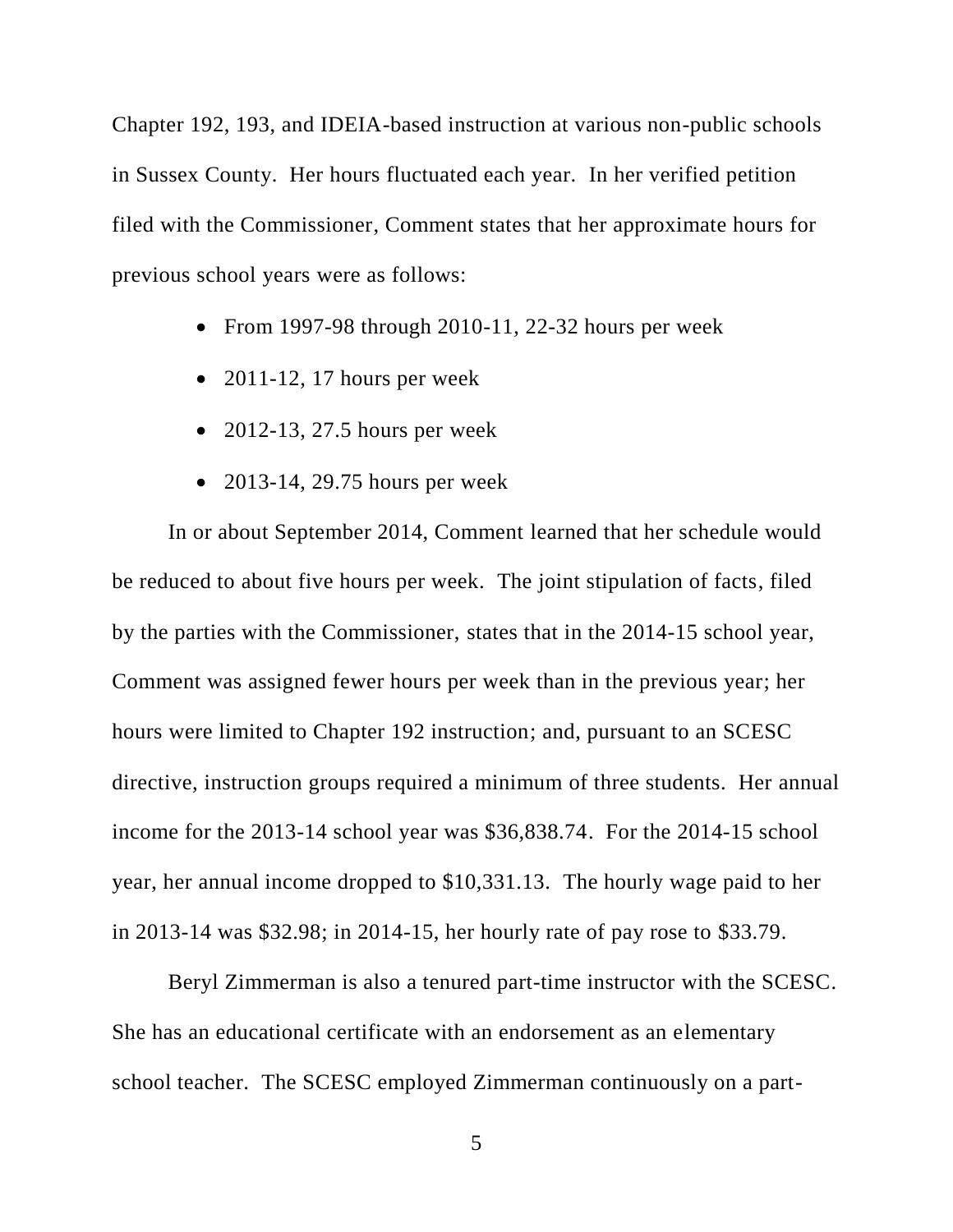time basis from the 2002-03 through the 2014-15 school years. Her hours fluctuated during her years of employment. Her verified petition states that her hours were approximately as follows:

- $\bullet$  2002-03, 3 hours per week
- 2003-04, 3 hours per week
- From 2004-05 through 2012-13, 29.75 hours per week
- $\bullet$  2013-14, 28 hours per week

The joint stipulation of facts states that prior to 2014-15, Zimmerman provided Chapter 192, 193, and IDEIA-based instruction, but in 2014-15 she was assigned fewer hours than the prior year and her hours were limited to Chapter 192 instruction. Also, per an SCESC directive, instruction groups required a minimum of three students. Her income for 2013-14 was \$27,668.81, and her income for 2014-15 was \$19,603.42. Her hourly pay for 2013-14 was \$28.98 and for 2014-15 was \$29.79.

The joint stipulation also reveals that three part-time non-tenured teachers provided Chapter 192 and 193 instruction during the 2014-15 school year. Two of them also provided IDEIA instruction during the 2014-15 school year.

In a sworn statement, the superintendent of the SCESC, Andrea Romano, provided additional factual assertions not included in the joint stipulation of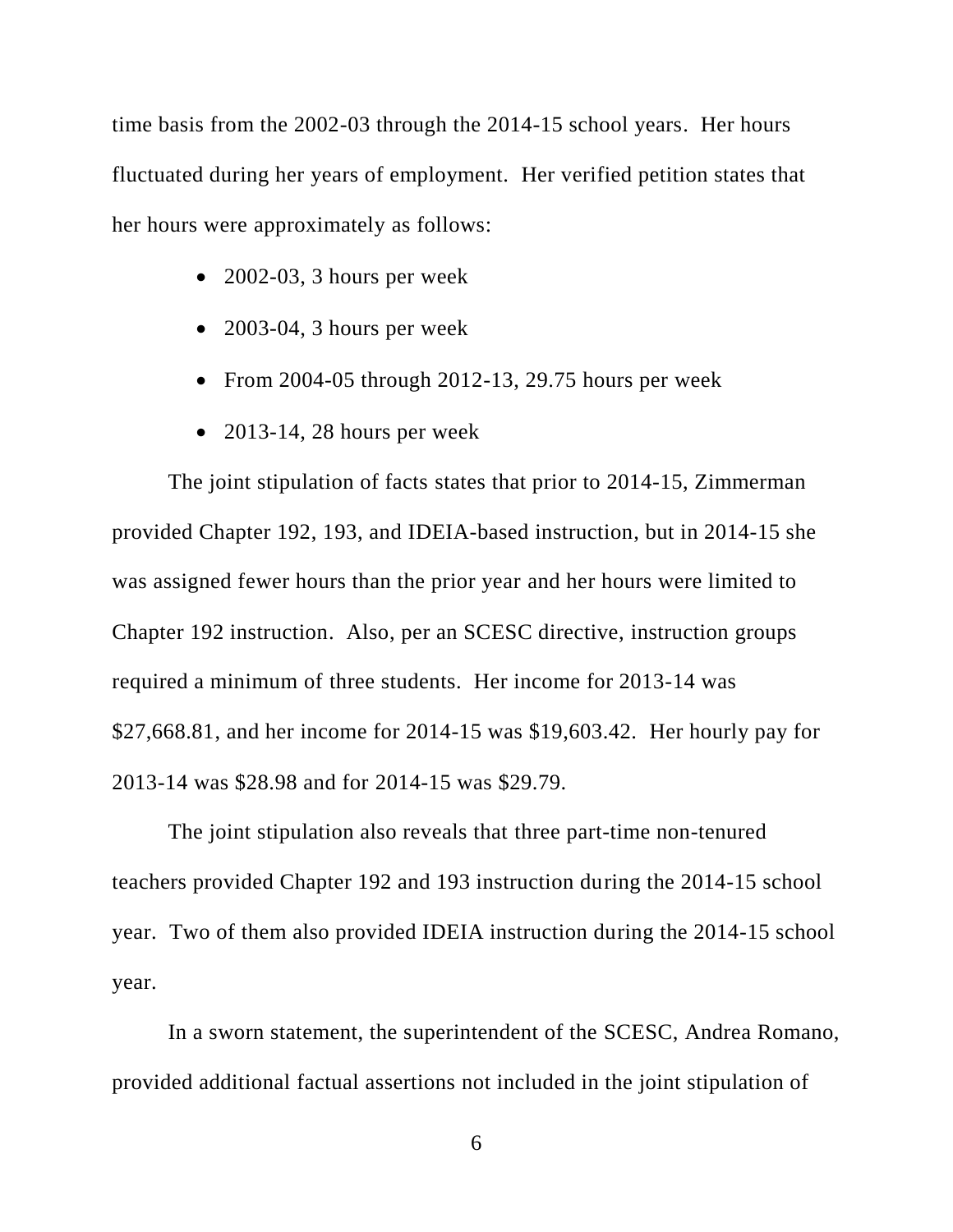facts. Prior to the 2014-15 school year, Romano implemented a directive that Chapter 192 services would no longer be provided in groups of fewer than three students unless requested by the classified student's child study team. During the 2013-14 school year, both Zimmerman and Comment had provided instruction in groups of fewer than three students, which had the effect of increasing the number of instructional hours that were provided.

Romano also asserted that Comment and Zimmerman had improperly provided Chapter 193 and IDEIA instruction during the 2013-14 school year because each lacked a "students with disabilities," "teacher of the handicapped," or relevant "Highly Qualified Teacher" certification. In her statement, Romano explained that providing Chapter 193 and IDEIA instruction by teachers lacking proper certification is "noncompliant with state law and the contracts with the local school districts." That said, Romano asserted that SCESC offered Comment, who did possess a "Highly Qualified Teacher" of English certification, the opportunity to teach English to classified students, but Comment declined. Romano contends that, if and when Zimmerman and/or Comment obtain the required certifications, they may return to teaching Chapter 193 and IDEIA services. Notably, Comment and Zimmerman contest Romano's assertion of their certification noncompliance.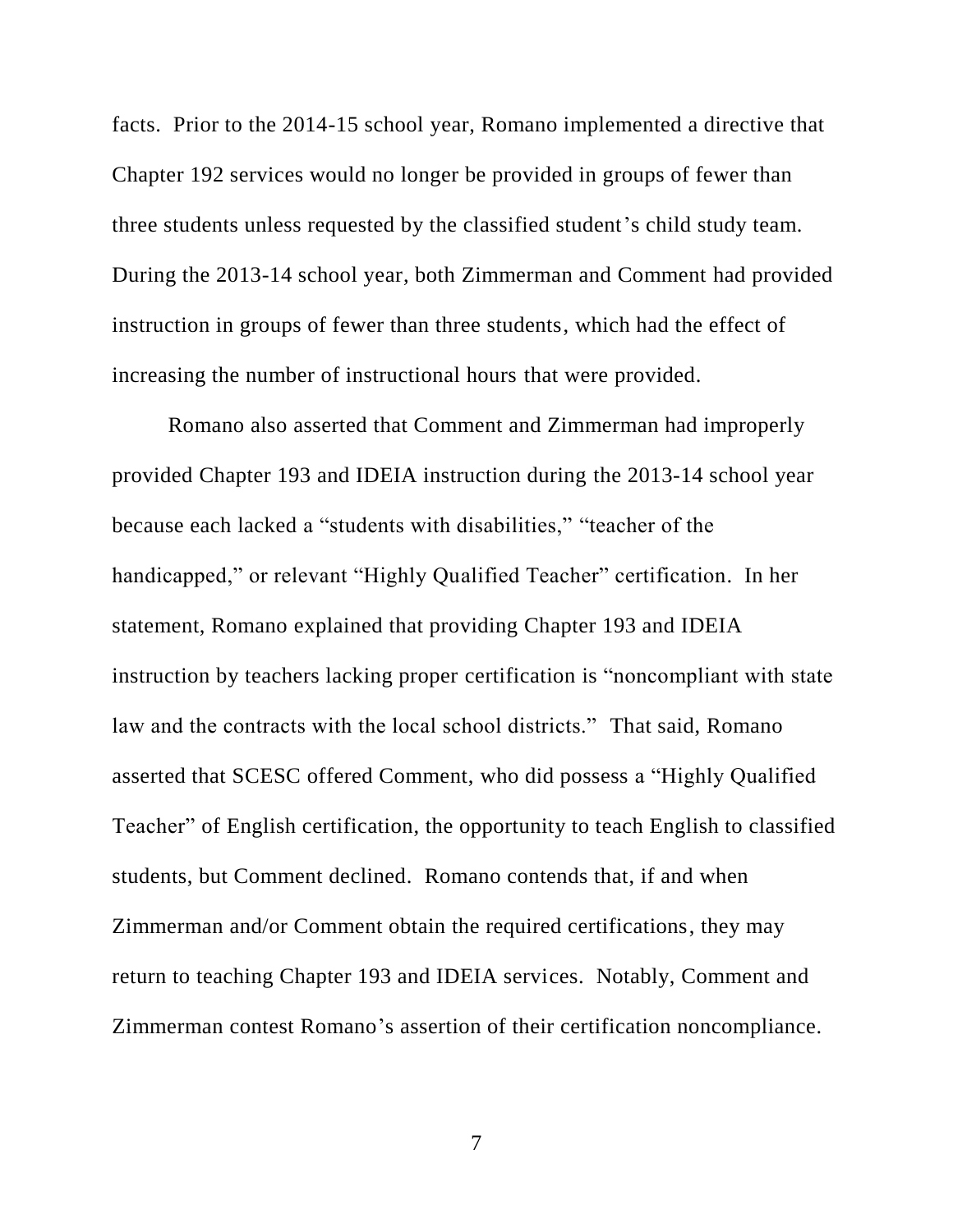The record is bereft of further explanation of the reasons for the reduction of Comment's or Zimmerman's hours in the 2014-15 school year. Thus, the record does not contain any information about: (1) how much of the reduction in the hours assigned to Comment and Zimmerman was due to the elimination of classes with fewer than three students; (2) the justification, if any, for using non-tenured teachers to teach Chapter 192, 193, and IDEIA classes while tenured teachers had their hours reduced; (3) the number of total hours available for all relevant Chapter 192, 193, and IDEIA classes compared with previous years; and (4) any other justification for the decrease in Comment's and Zimmerman's hours and the number of hours by which each of their schedules was reduced due to each justification.

### II.

# A.

In November 2014, Comment and Zimmerman (hereinafter "the teachers") filed separate verified petitions of appeal with the Commissioner, which were consolidated. See N.J.S.A. 18A:6-9 (vesting the Commissioner with jurisdiction over controversies and disputes arising under the school laws). Each petition alleged that the teacher's tenured status under N.J.S.A. 18A:28-5 and seniority rights under N.J.A.C. 6A:32-5.1 entitled her to maintain her 2013-14 level of employment over non-tenured and less senior teachers.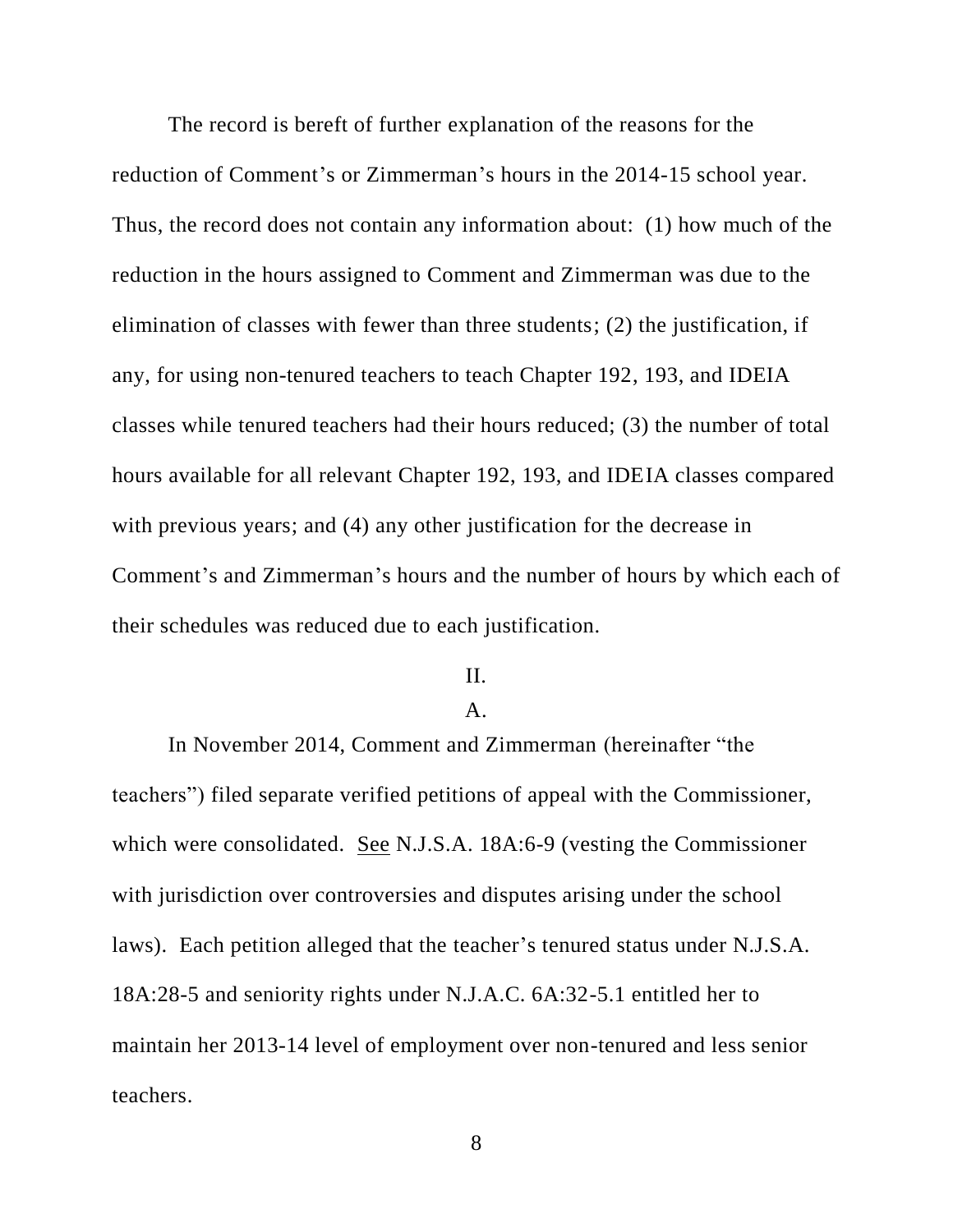The Commissioner transferred the matter to the Office of Administrative Law as a contested case. The administrative law judge (ALJ) who was assigned to hear this matter issued an Initial Decision recommending the grant of summary judgment in favor of the SCESC. The ALJ's decision held that for a reduction of a part-time employee's hours to trigger tenure/seniority rights, there must be a guarantee of a minimum number of hours. Because here there was no contractually guaranteed minimum number of hours, the ALJ determined that the SCESC did not violate the tenure or seniority rights of the teachers.

# B.

The Commissioner adopted the Initial Decision as her Final Decision, concluding that teachers did not have a tenure right to a specified number of hours during the 2014-15 school year. As held by the Commissioner, although the Tenure Act protects tenured teachers from reductions in compensation, unless part-time teachers have a contractually guaranteed minimum number of hours, the mere reduction of hours does not equate to a reduction in compensation. Importantly, the Commissioner noted that the hourly rate paid to each teacher was not decreased.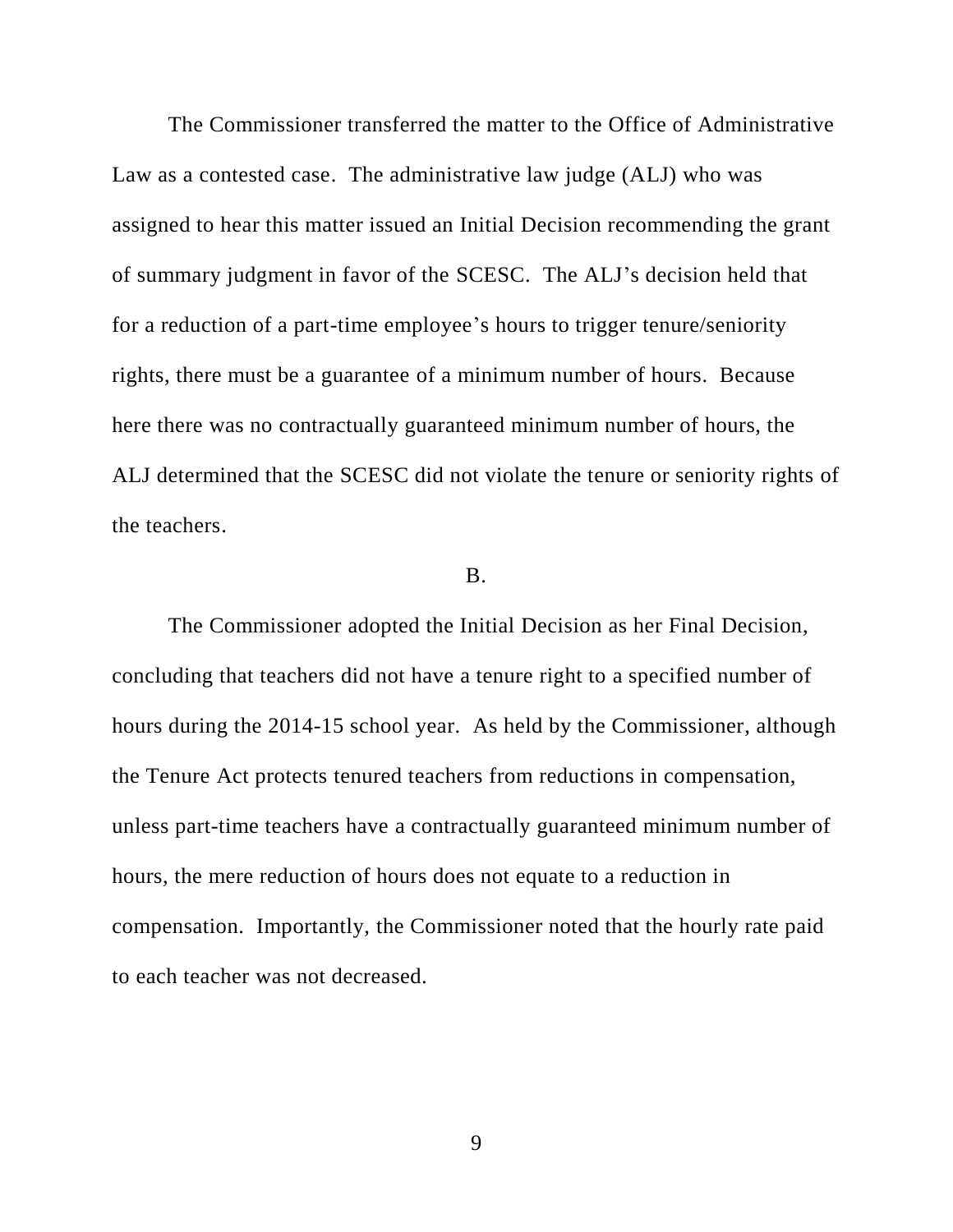C.

In a published opinion, the Appellate Division identified three questions that required resolution: (1) whether the failure to include language in the contracts that guaranteed the teachers a minimum number of hours deprived them of tenure rights; (2) whether the reduction in hours reduced the teachers' compensation; and, (3) whether the reduction in hours triggered the teachers' seniority rights. Zimmerman v. Sussex Cty. Educ. Servs. Comm'n, 453 N.J. Super. 464, 469 (App. Div. 2018). The panel held that the failure to include a minimum number of hours in the contracts did not deprive the teachers of tenure rights. Ibid. The Appellate Division determined that "compensation" means more than hourly rate, id. at 476-77, and noted further that, although the teachers here had no right to a guaranteed minimum number of hours, they do have seniority rights, id. at 477.

The panel explained how, if it knew the total number of hours available to be allocated among the SCESC teaching staff and the "seniority percentage," it could calculate whether Comment's or Zimmerman's tenure or seniority rights were violated by the assignment of hours to non-tenured or less-senior part-time teachers. Id. at 478-79. However, the record did not permit that assessment and, accordingly, the panel remanded for the creation of a record that would permit assessment of the teachers' "seniority percentage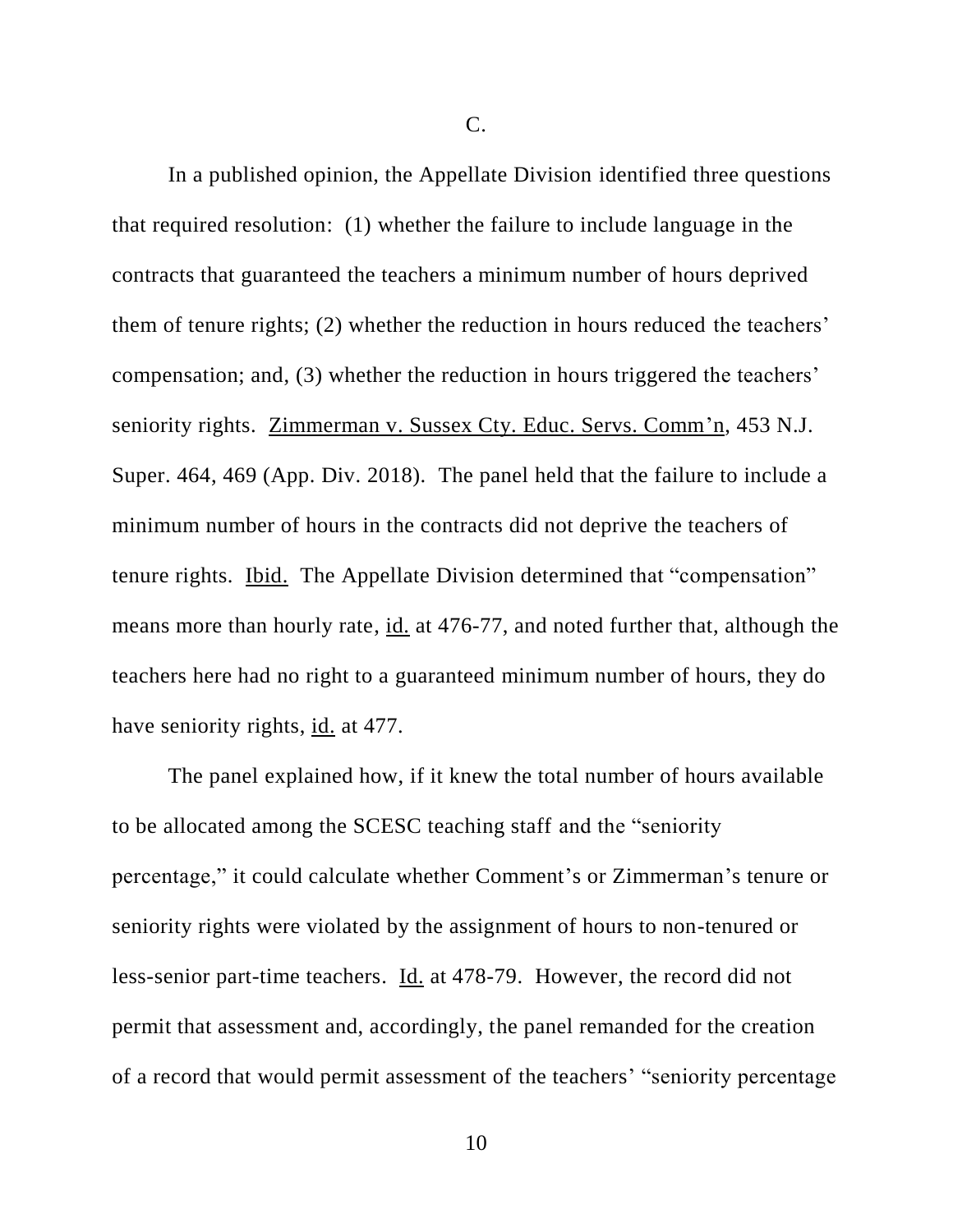as compared to each other and the other part-time teachers" in order to determine whether the decrease in hours violated tenure and seniority rights. Id. at 478. The Appellate Division decision also invited the Commissioner to use her expertise to create, on remand, an equally viable alternative for computing whether seniority rights were violated, as long as the alternative does not exclusively rely on an hourly rate-of-pay comparison. Id. at 478-79.

### D.

We granted the SCESC's petition for certification. 234 N.J. 121 (2018). The arguments of the parties elaborate on their positions taken before the Appellate Division.

The SCESC argues that, as part-time teachers with no minimum number of hours required by their contract, Comment and Zimmerman are not entitled to a minimum number of hours through tenure or seniority rights. It argues that "compensation" under the Tenure Act is a contractually negotiated term and, in this case, the compensation was the hourly rate because there was no minimum number of hours. The SCESC contends that the Appellate Division's "seniority percentage" formula is overly burdensome and does not adequately consider the fluctuating needs of the employee or the fluctuating needs of the schools -- the basis for having part-time teachers without a firm hourly commitment.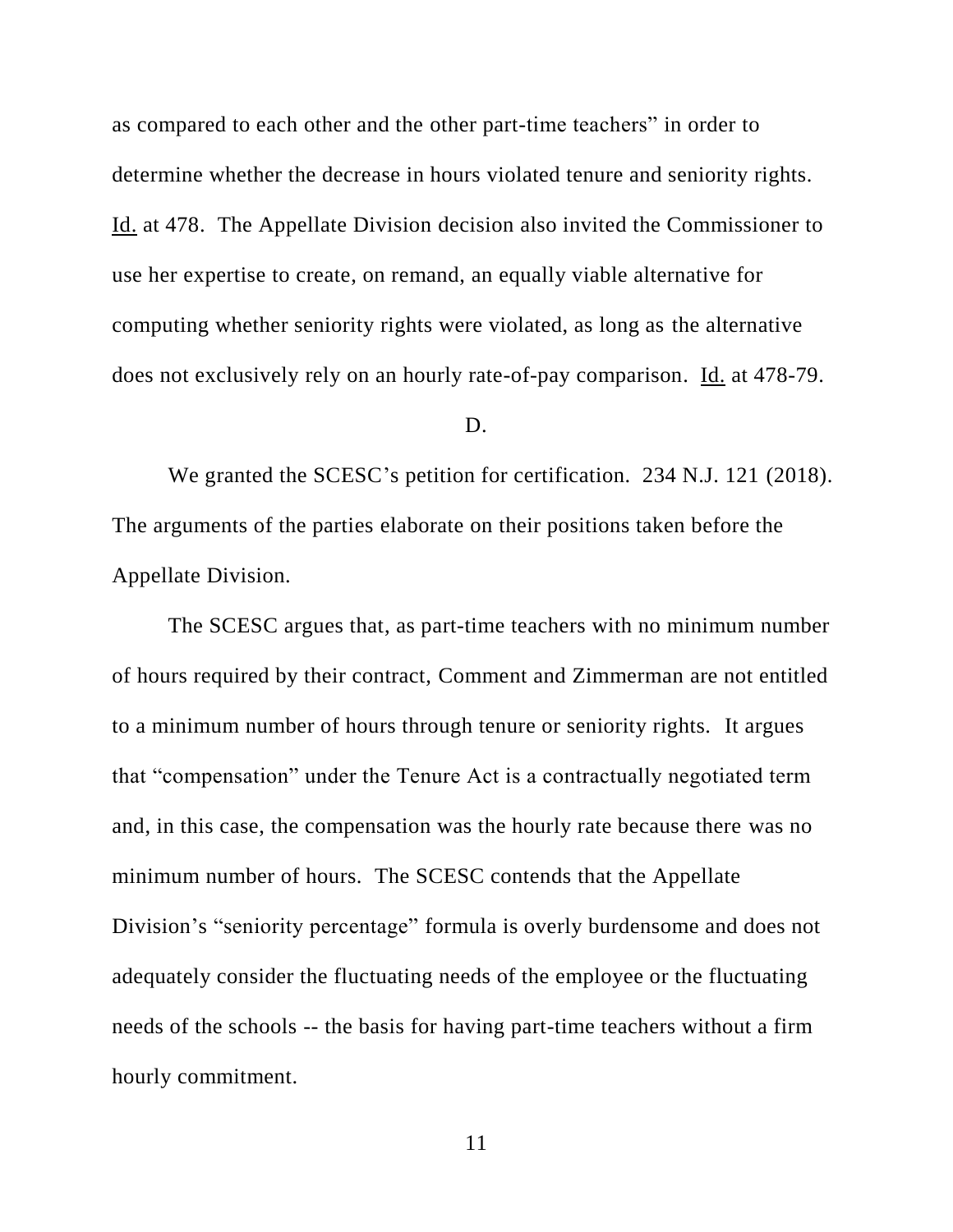In a statement in lieu of brief generally supportive of the SCESC, the Commissioner of Education asks that her decision be upheld because it is not arbitrary and capricious, is supported by the record, is consistent with legal precedent, and does not violate legislative policies.

On the other hand, Comment and Zimmerman maintain that any reduction in compensation must comport with the Tenure Act independent of their contractual language. They contend that if "compensation" under the Tenure Act were controlled purely by contract, the entire legislative purpose of the Tenure Act -- to protect teachers against school boards' abuse of bargaining power -- would be undermined. The teachers argue that granting the SCESC the ability to freely reduce hours, without cause, while continuing to employ and hire non-tenured part-time teachers to perform the same function, is a violation of their tenure and seniority rights.

### III.

### A.

This appeal is from a quasi-judicial decision of an administrative agency. As such, the general standard of review is well-settled. A long line of case law recognizes that an appellate court reviews agency decisions under an arbitrary and capricious standard. In re Stallworth, 208 N.J. 182, 194 (2011) ("In order to reverse an agency's judgment, an appellate court must find the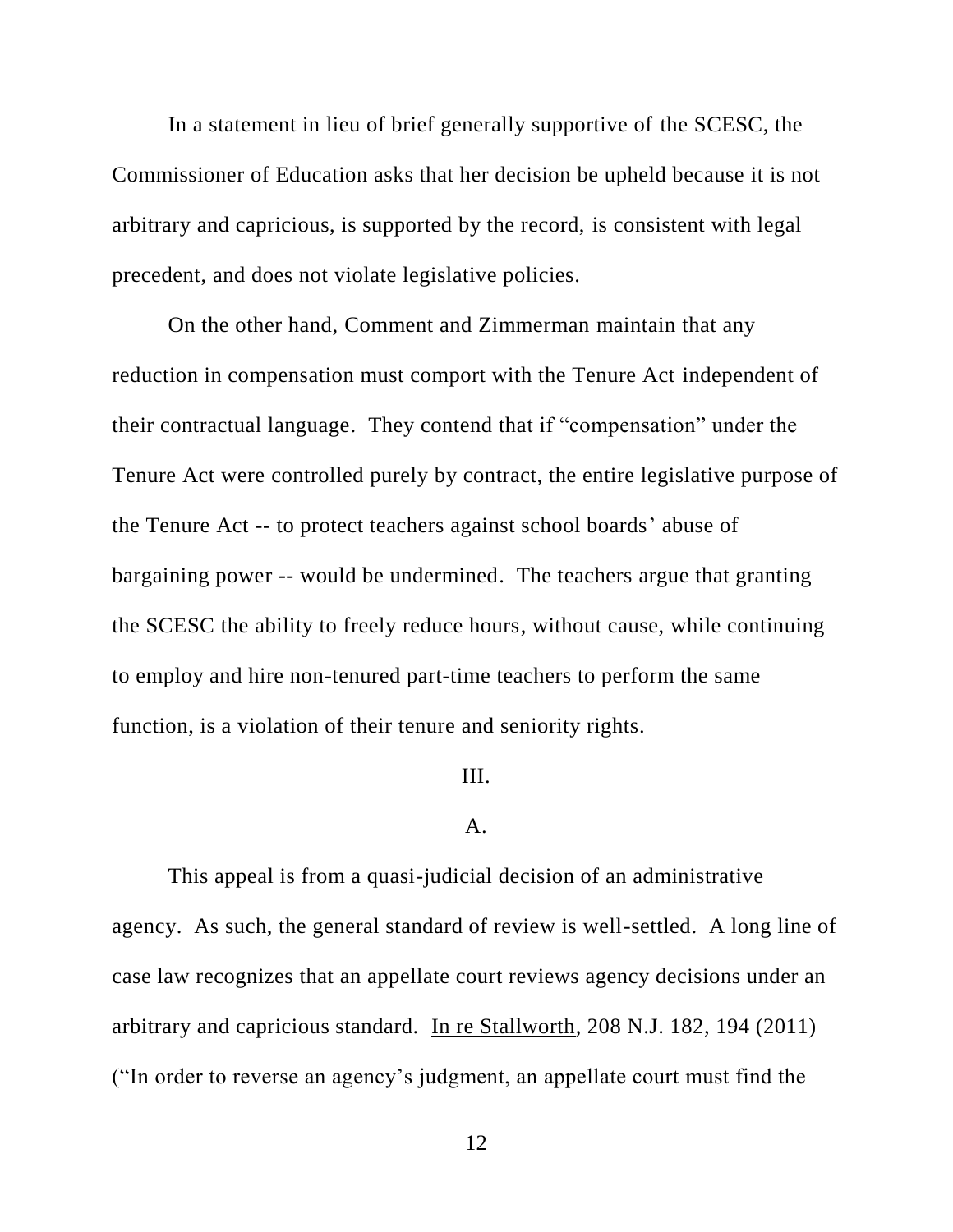agency's decision to be 'arbitrary, capricious, or unreasonable, or [] not supported by substantial credible evidence in the record as a whole." (alteration in original) (quoting Henry v. Rahway State Prison, 81 N.J. 571, 579-80 (1980))); Campbell v. Dep't of Civil Serv., 39 N.J. 556, 562 (1963) ("[W]e will not upset a determination by the Commission in the absence of a showing that it was arbitrary, capricious or unreasonable, or that it lacked fair support in the evidence, or that it violated legislative policies expressed or implicit in the civil service act.").

However, in this matter, a legal question of statutory construction is involved. The core issue requires an interpretation and application of the word "compensation" within the Tenure Act. In the judicial performance of that statutory construction task, we consider the Commissioner of Education's interpretation but are not bound by it. See Ardan v. Bd. of Review, Lourdes Med. Ctr. of Burlington Cty., Inc., 231 N.J. 589, 604 (2018) ("In an appeal from a final agency decision, an appellate court is 'in no way bound by the agency's interpretation of a statute or its determination of a strictly legal issue.'" (quoting US Bank, N.A. v. Hough, 210 N.J. 187, 200 (2012))). We give deference "to the interpretation of statutory language by the agency charged with the expertise and responsibility to administer the scheme," Acoli v. State Parole Bd., 224 N.J. 213, 229 (2016); however, we will not uphold an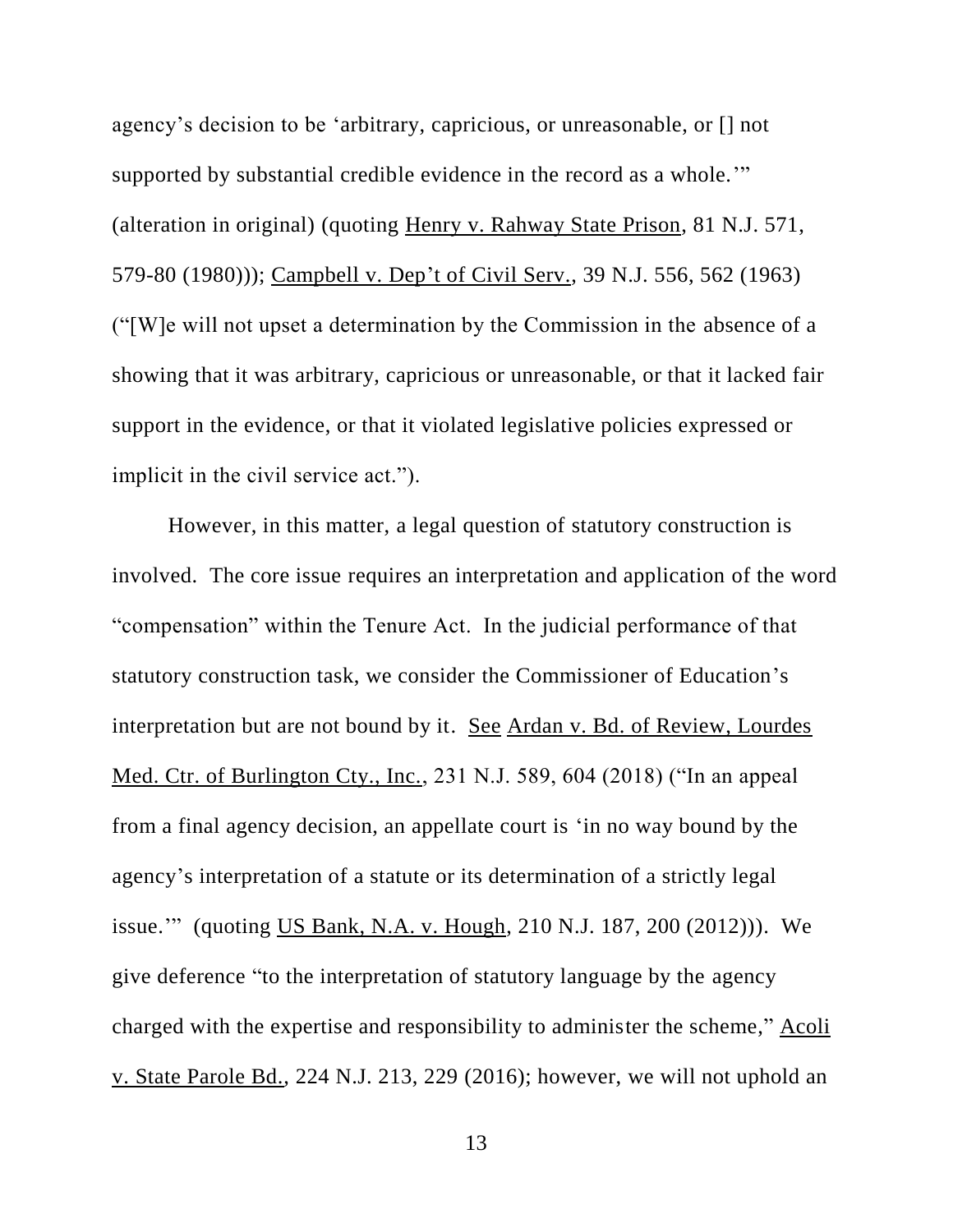unreasonable interpretation, In re Election Law Enf't Comm'n Advisory Op. No. 01-2008, 201 N.J. 254, 260 (2010).

### B.

N.J.S.A. 18A:28-5 of the Tenure Act protects the rights of teachers employed in the public schools in the State of New Jersey by providing that tenured teachers "shall not be dismissed or reduced in compensation except for inefficiency, incapacity, or conduct unbecoming such a teaching staff member or other just cause." The Tenure Act, codified in full at N.J.S.A. 18A:28-1 to - 18, is recognized and construed as remedial legislation. Spiewak v. Bd. of Educ. of Rutherford, 90 N.J. 63, 74-75 (1982) ("[B]ecause of its remedial purpose, the Tenure Act should be liberally construed to achieve its beneficent ends.").

The issue in Spiewak was whether part-time public school teachers providing remedial and supplementary instruction for many years, albeit on an hourly basis and often without the benefit of a contract, may acquire tenure. Id. at 66-67. The teachers "sought a declaration of their employment status and tenure eligibility, as well as prorated salary and benefits." Id. at 69. The Spiewak decision explained that the Tenure Act "makes tenure a mandatory term and condition of employment. It therefore supersedes contractual terms." Id. at 72. The Court observed that tenure protection "would be greatly reduced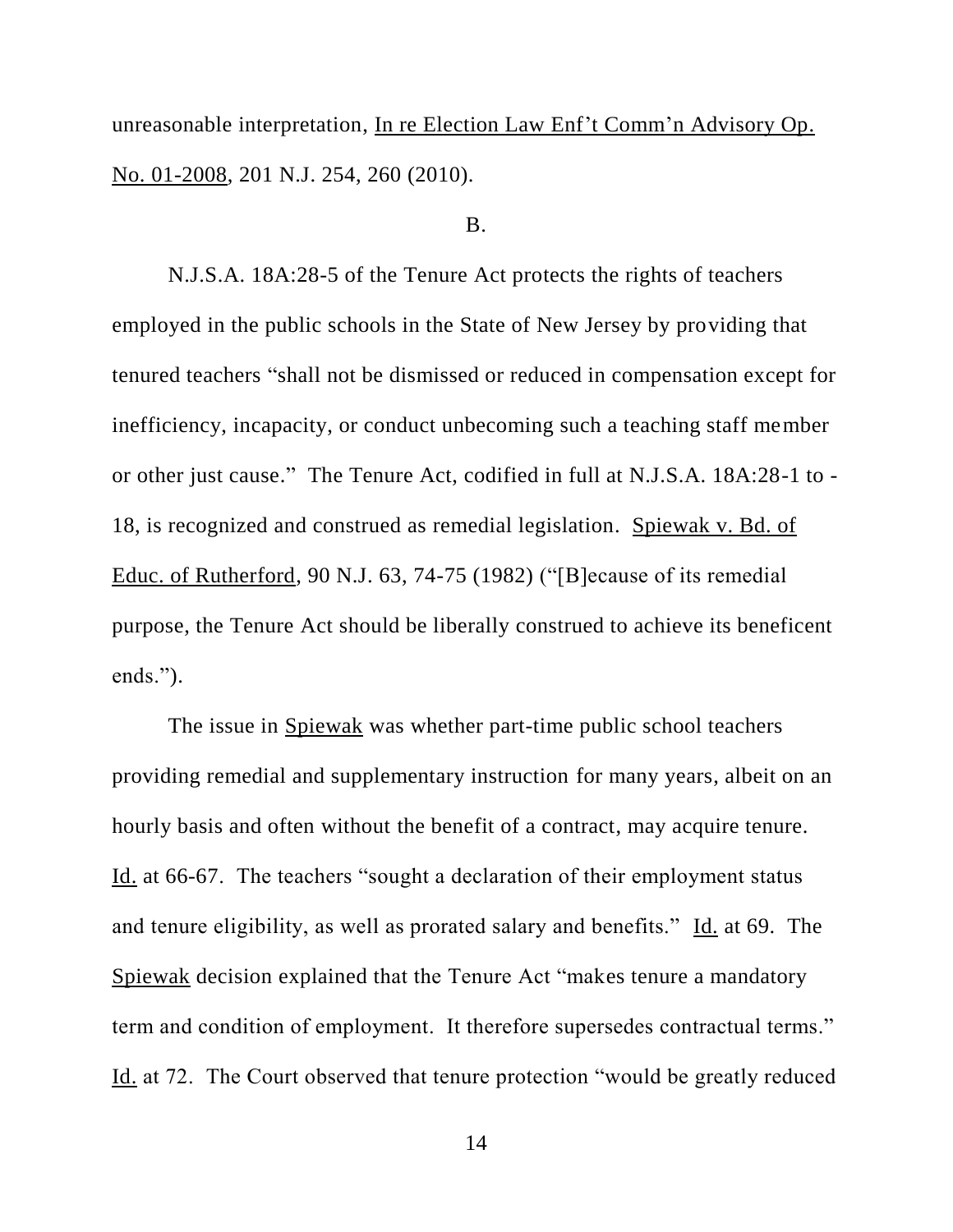if it were subject to contract principles," adding that "[t]enure is not dependent on agreement between the parties. Teachers are entitled to tenure because the Legislature has granted them that right." Id. at 80.

In the end, the Court found irrelevant the source of funding for the positions -- federal Title I funding -- and stated that federal funding did not exclude the teachers from the protections of the Act. Id. at 82. The Spiewak Court declared that part-time supplemental teachers were entitled to the rights and privileges of tenure, "if they meet the specific criteria in N.J.S.A. 18A:28- 5." Id. at 84. Although the Spiewak decision resolved the acquisition of tenure by part-time teachers, regardless of the source of funding or fluctuating need for services, it did not examine all the protections that accompany the grant of tenure.

N.J.S.A. 18A:28-5 protects tenured teachers from dismissal or reduction in compensation except for inefficiency, incapacity, conduct unbecoming, or other just cause. Further, dismissal of tenured teachers when reducing the workforce shall be made on the basis of "seniority." N.J.S.A. 18A:28-10 ("Dismissals resulting from any such reduction shall not be made by reason of residence, age, sex, marriage, race, religion or political affiliation but shall be made on the basis of seniority according to standards to be established by the commissioner with the approval of the state board."). The Legislature charged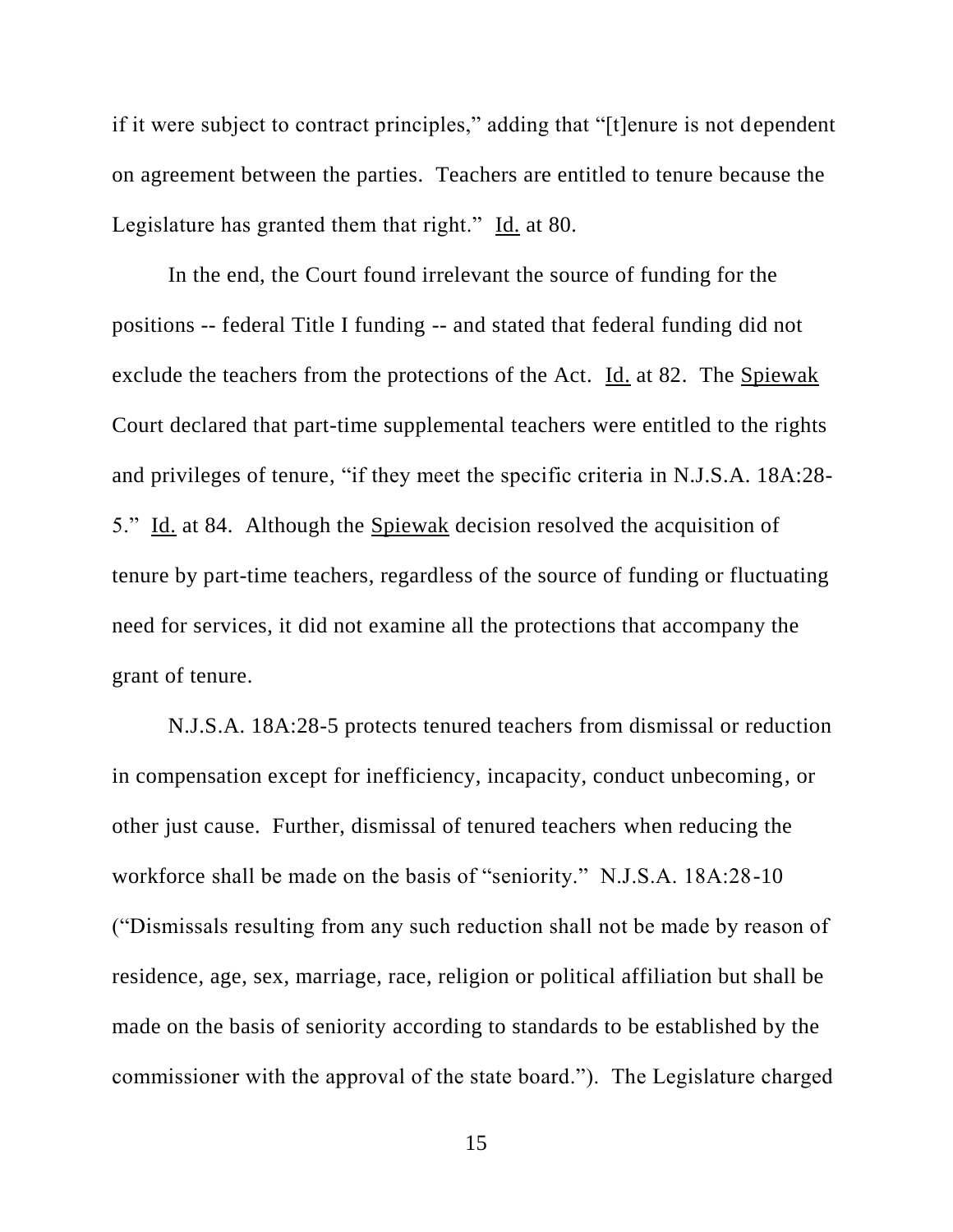the Commissioner of Education with establishing "standards of seniority" for tenured teachers:

> The commissioner in establishing such standards shall classify insofar as practicable the fields or categories of administrative, supervisory, teaching or other educational services and the fields or categories of school nursing services which are being performed in the school districts of this state and may, in his discretion, determine seniority upon the basis of years of service and experience within such fields or categories of service as well as in the school system as a whole, or both.

[N.J.S.A. 18A:28-13.]

Our Court has not addressed the meaning of reduction in compensation in any setting resembling the instant matter. To the extent that the Appellate Division has addressed related circumstances in published decisions, two holdings bear noting.

In the setting of the abolishment of a teacher's full-time position in favor of one of a fraction of a week, the Appellate Division has held that a "[r]eduction in hours of employment is considered a reduction in force" under the Tenure Act. Klinger v. Bd. of Educ. of Cranbury Twp., 190 N.J. Super. 354, 357 (App. Div. 1982). There, the Cranbury Board of Education altered the teaching of its physical education program from two full-time teachers to two seven-tenths teachers, one man and one woman, who would jointly teach the physical education classes. Id. at 356. Klinger alleged that he should have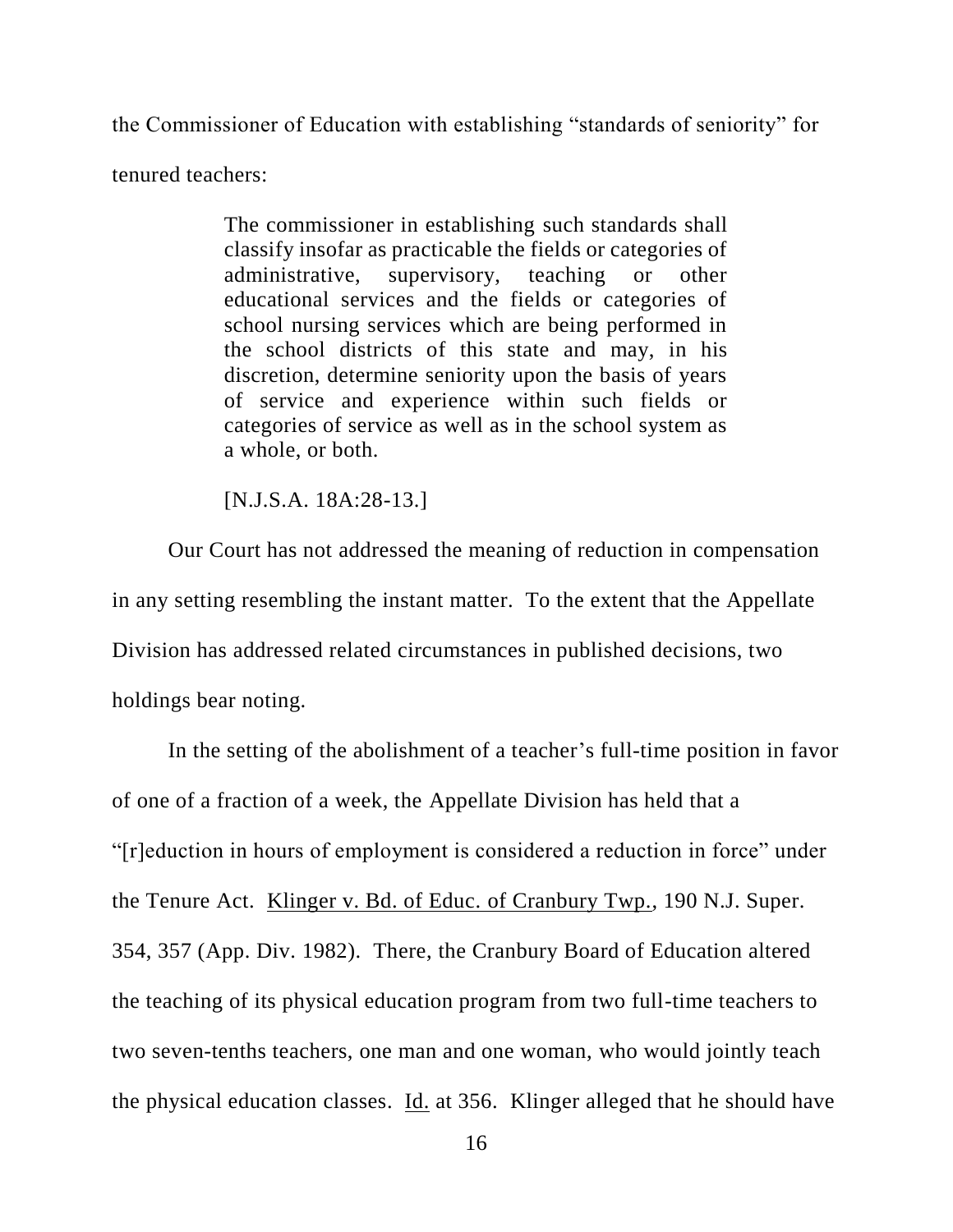been retained as the sole teacher, and be allowed to teach full-time. Ibid. (noting that Klinger argued that "by reason of his tenure and seniority the board was required to retain him in a full-time position rather than employing both him and [the non-tenured female teacher] as part-time teachers"). The panel held that the reduction in hours was a reduction in force, but added that the other seven-tenths non-tenured teacher "received no better treatment than [Klinger, so] his seniority rights were not violated." Id. at 358.

A tenured teacher's seniority rights also were held not to be triggered when a school board abolished a position and assigned the teacher to another area within his certification without reducing salary or other employment benefits of the teacher. Carpenito v. Bd. of Educ. of Rumson, 322 N.J. Super. 522, 528 (App. Div. 1999).

### IV.

The Commissioner's decision upholding the action of the SCESC relies on previous Commissioner of Education and school law administrative decisions, affirmed in unpublished appellate decisions, that approached the question of what a reduction in compensation means for part-time teachers on the basis of the contractual terms of the parties. The Commissioner and the SCESC rely on those past decisions, spanning several decades, to assert a broad proposition: so long as the hourly rate of pay is not reduced, if a part-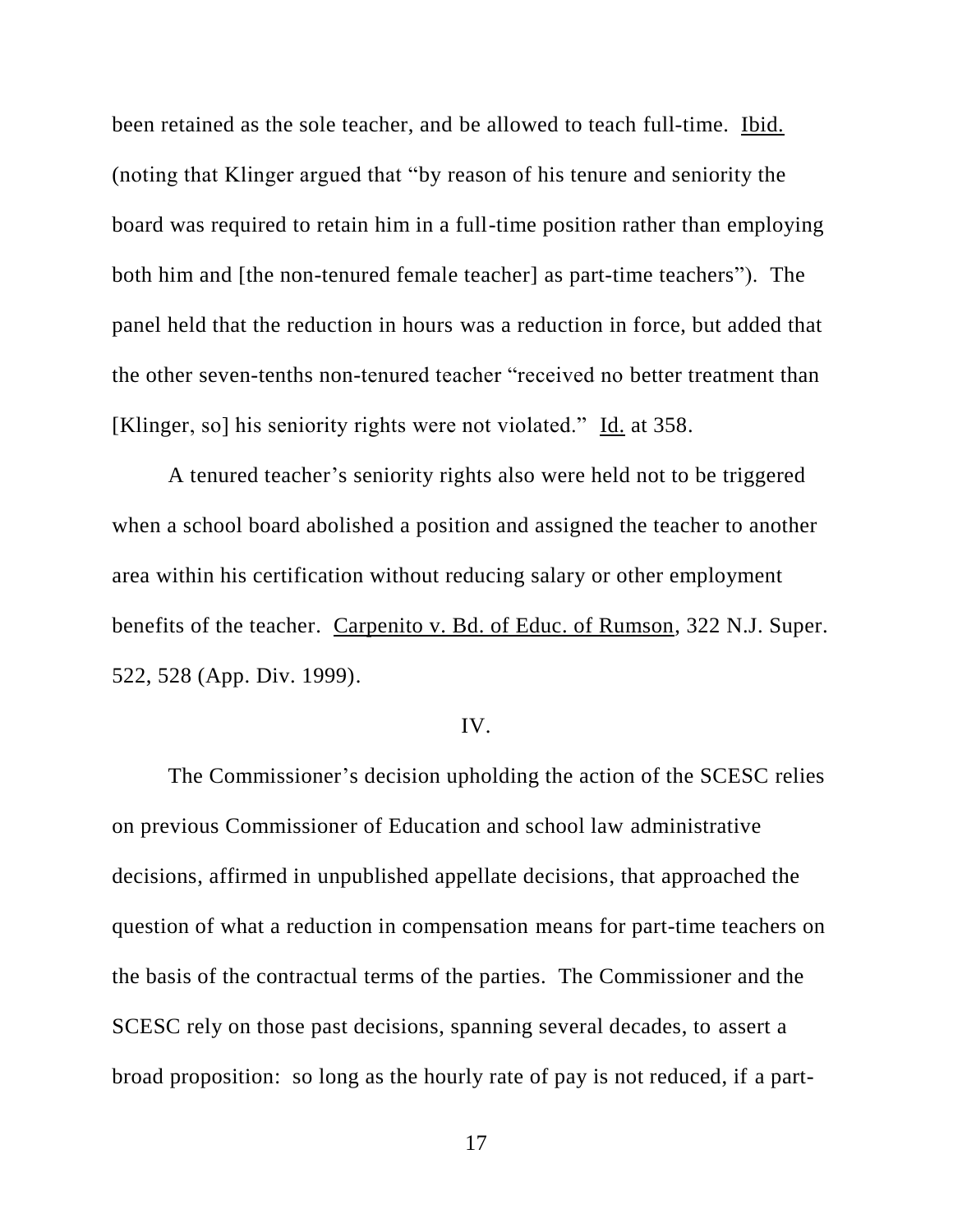time teacher's contractual agreement with a school employer does not guarantee a minimum amount of hours per week, or presumably, per year, then fluctuation from year-to-year creates no violation of the tenure right to be protected from a reduction in compensation.

The Appellate Division panel was unpersuaded by those earlier administrative law decisions and it found that the language of the Tenure Act failed to support that broadly stated proposition in all circumstances. Rather, the panel concluded that protection of compensation is not restricted solely to protection of the hourly rate of pay. We agree. Like the Appellate Division, we also conclude that construction is consistent with Spiewak's instruction that tenure rights are not subservient to contractual provisions.

Tenure rights, once acquired, may not be contractually restricted. They are statutorily controlled. Thus, concepts pertinent to the rights of tenured staff, and the seniority that comes with tenure, come into play. See N.J.S.A. 18A:28-5 (describing rights and benefits of tenure); N.J.S.A. 18A:28-13 (describing seniority rights).

In particular, this Court has acknowledged the obligation of an employer to recognize and honor tenured staff's seniority rights over a non-tenured applicant. In Lichtman, we held that a tenured part-time teaching staff member has seniority rights in seeking a full-time position within his or her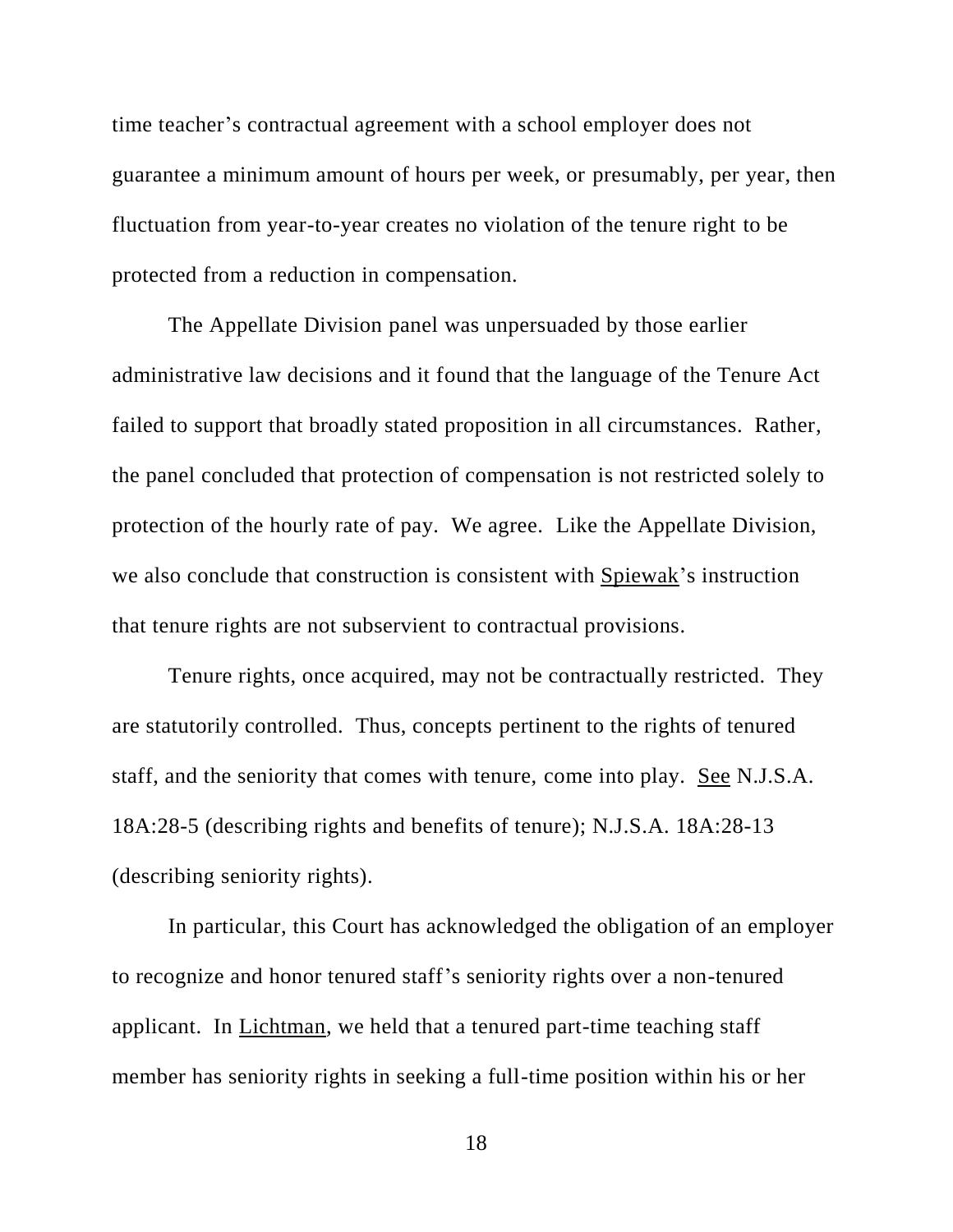certification and with responsibilities identical to those of the part-time position. Lichtman v. Bd. of Educ. of Ridgewood, 93 N.J. 362, 364 (1983). Following the elimination of her position as a part-time school librarian, the librarian applied for a full-time librarian position, but was rejected in favor of a non-tenured applicant. Id. at 364-65. This Court determined that "regulations governing the award and calculation of seniority do not evince any legislative intent to distinguish between full-time and part-time positions." Id. at 367. A teacher's "seniority accrues from her actual service in the particular position for which she is certified." Id. at 369. When the nature and duties of the full-time position are identical to those of the part-time position, the experience and seniority acquired in the part-time position entitle the teacher to preference over non-tenured applicants. Ibid.

Here, the focus is on work being divvied up among tenured and nontenured part-time teachers, all of whom have the same caveat in their respective contractual provisions -- the amount of hours is dependent on the number of students of the client-school districts to be served by the SCESC and the needs of those students. There does not appear to be any question that the total amount of work, and the nature of the educational services needed in any given school year, is beyond the SCESC's control. However, the SCESC's position is that its allocation of that work is not subject to review, so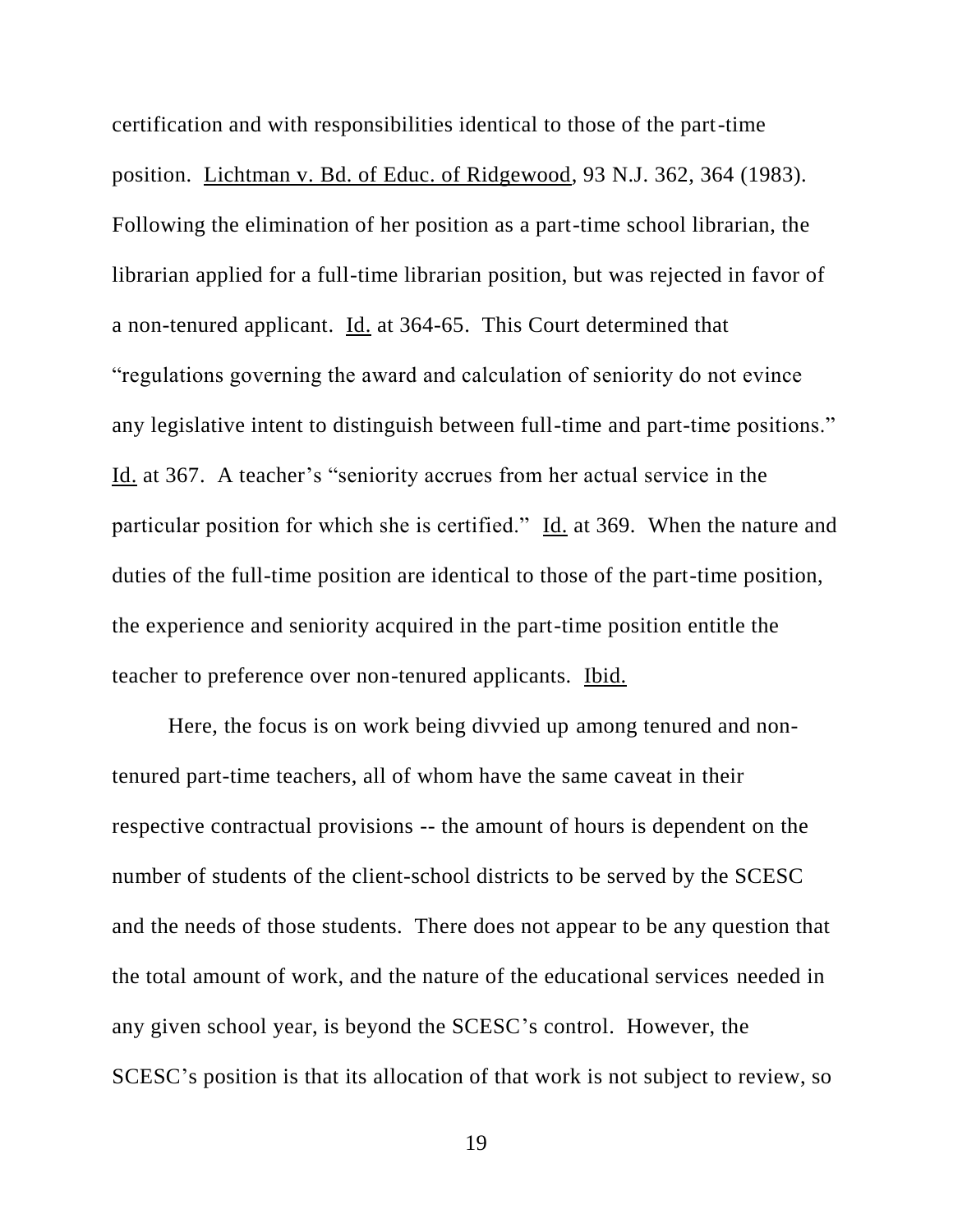long as an individual teacher's respective hourly rate of pay is not reduced. That position was initially accepted by the Commissioner, but it overlooks the Tenure Act's intent to reasonably protect against a reduction in compensation in settings such as these, where the annual work fluctuates.

Taken to an extreme, the argument advanced by the SCESC would permit the effective dismissal of tenured part-time staff in favor of non-tenured hires because the SCESC asserts the ability to effectively reduce the tenured teachers' annual hours to nil, should it so decide. That cannot be permitted under the Tenure Act's prohibitions. In addition to effectively creating a dismissal without cause, contrary to N.J.S.A. 18A:28-5, it allows an employer to take unreasonable action.

An administrative agency, including a school board, is subject to having its decisions or actions reviewed under an arbitrary and capricious standard. See, e.g., Dennery v. Bd. of Educ. of Passaic Cty. Reg'l High Sch. Dist. No. 1, 131 N.J. 626, 641-42 (1993) (applying the arbitrary, capricious, and unreasonable standard of review in evaluating a school board reorganization that led to an alleged violation of tenure rights); see also In re Proposed Quest Acad. Charter Sch. of Montclair Founders Grp., 216 N.J. 370, 385-86 (2013) (collecting cases to highlight the general applicability of the arbitrary, capricious, and unreasonable standard of review in agency action). If an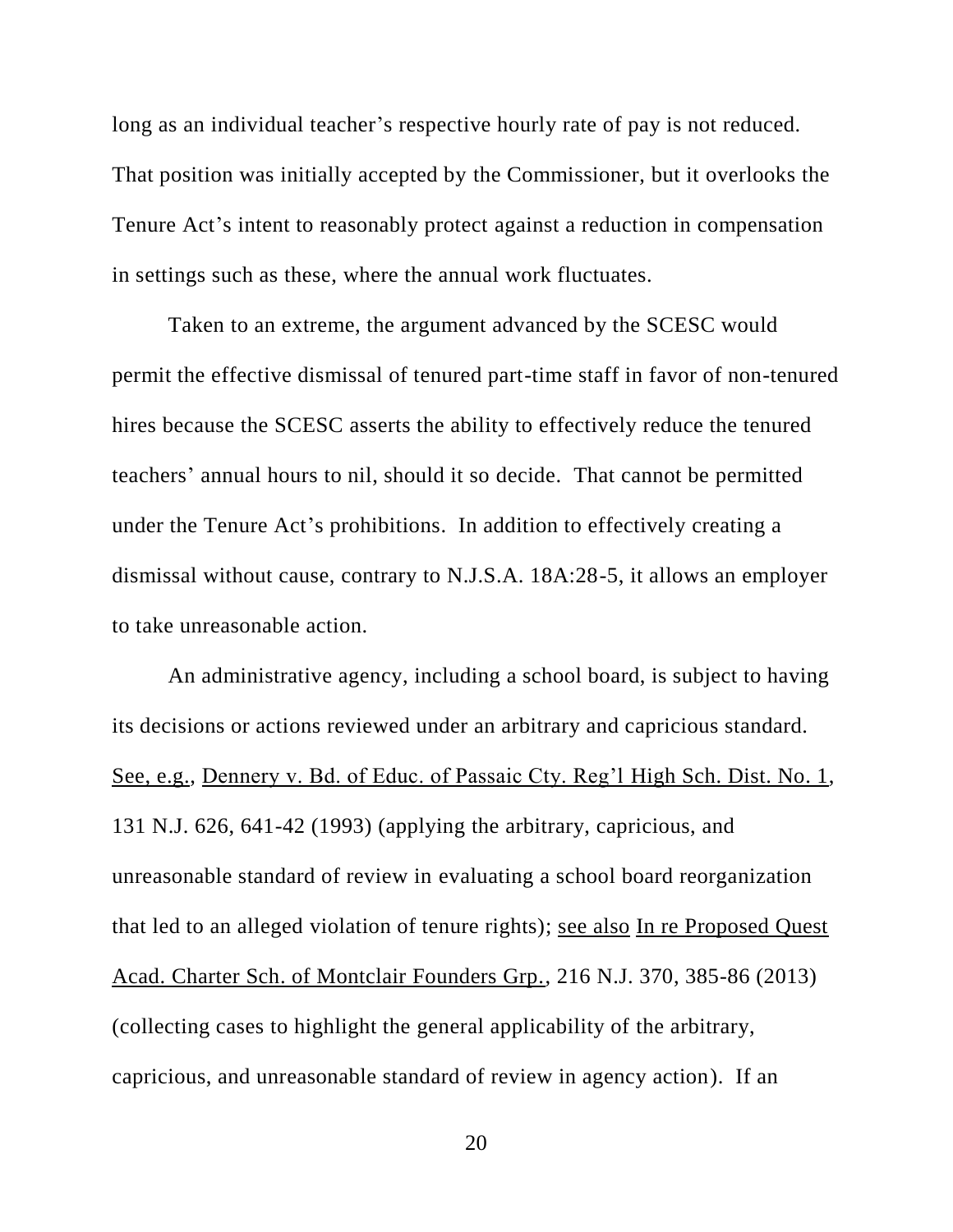employer such as the SCESC were to allocate the amount of hours that it has to assign to its certified teaching staff on an arbitrary and capricious basis, those actions remain subject to review and set-aside by the Commissioner of Education, should they be challenged. See N.J.S.A. 18A:6-9.

We are hobbled by the state of the record in this matter and affirm the Appellate Division's decision to remand. A record must be created to allow the Commissioner to assess the SCESC's reasons for allocating work among its part-time teachers in a manner that severely reduced the number of hours afforded to the two tenured teachers and awarded work to non-tenured and less senior staff. See ACLU of N.J. v. Hendricks, 233 N.J. 181, 201 (2018) ("Where the agency record is insufficient, we may order a remand to the agency to more fully develop the record.").

The record must identify the considerations that led to the work assignments allocated by the SCESC. That should include a determination of the certification requirements for the assignments, consideration of the geography of assignments and scheduling needs for the schools being serviced, whether unique educational continuity concerns of the students being serviced were involved in allocating assignments, and whether, all things considered, preference was given to tenured staff and senior staff. We add only that the one educational/management justification that we are aware of in this record --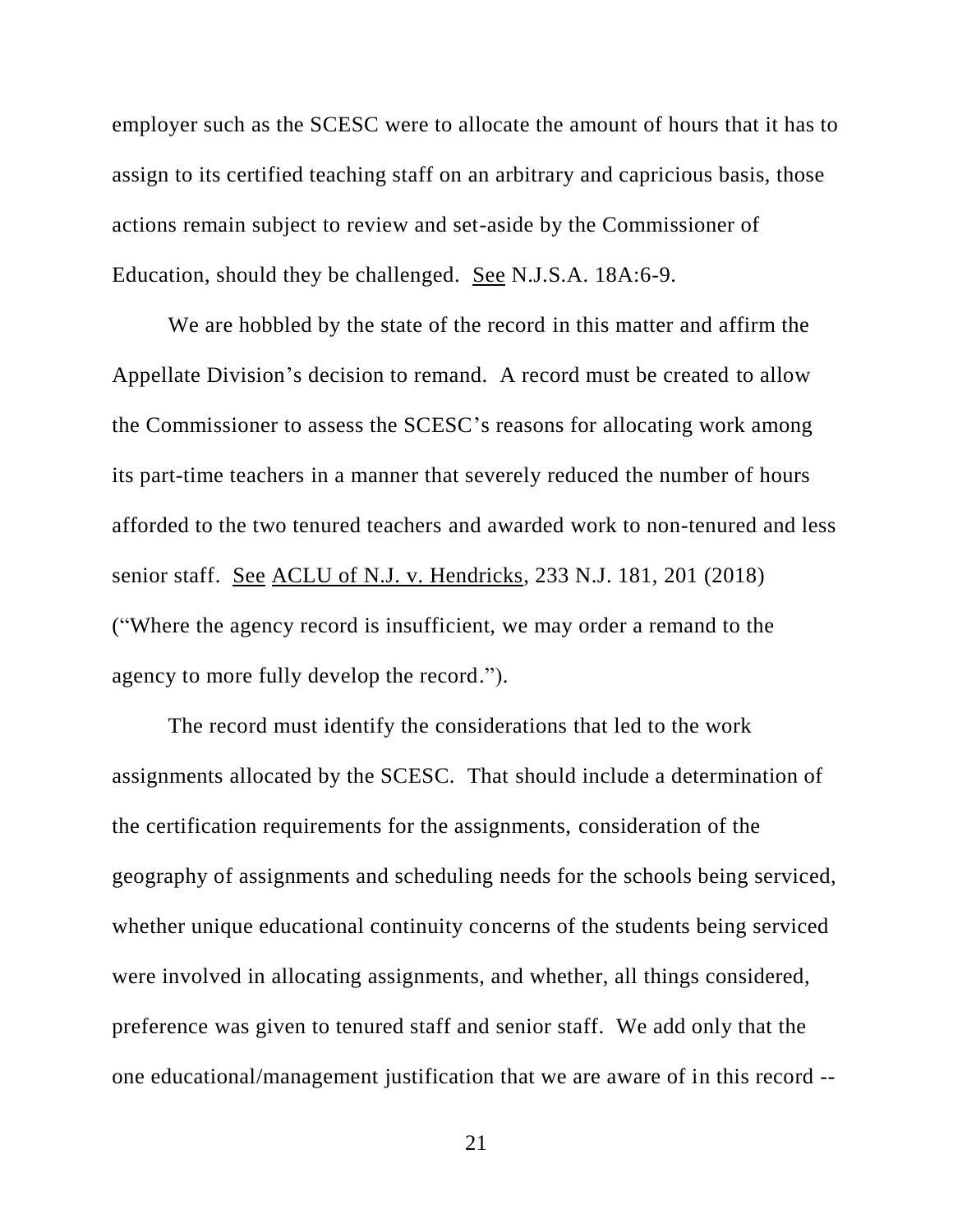setting a minimum number of students for instructional groups -- does not violate the arbitrary and capricious standard of review and need not be revisited on remand.

In sum, a remand is necessary for a full and proper review of the SCESC's justification for its allocation of work, which directly affected the amount of compensation received by the tenured part-time staff who brought this action. The justification must be reasonable and not arbitrary or capricious, as determined by the Commissioner.

Finally, to the extent that the teachers assert an expectation of entitlement to the annual salary of their previous year of employment, we reject that argument. They are entitled to their employer's reasonable allocation of available work, subject to the considerations identified herein and other like considerations that the Commissioner, in her expertise, may add.

We do not encourage a strict arithmetic calculation along the lines the Appellate Division has suggested. In resting our analysis on the Tenure Act, with its inherent expectation of reasonableness and non-arbitrary or capricious action by an employer that has not guaranteed a minimum amount of hours when dividing up work, we acknowledge that there are legitimate management needs factoring into a just allocation of work. However, a just allocation in this setting must generally favor tenured and more senior staff over non-